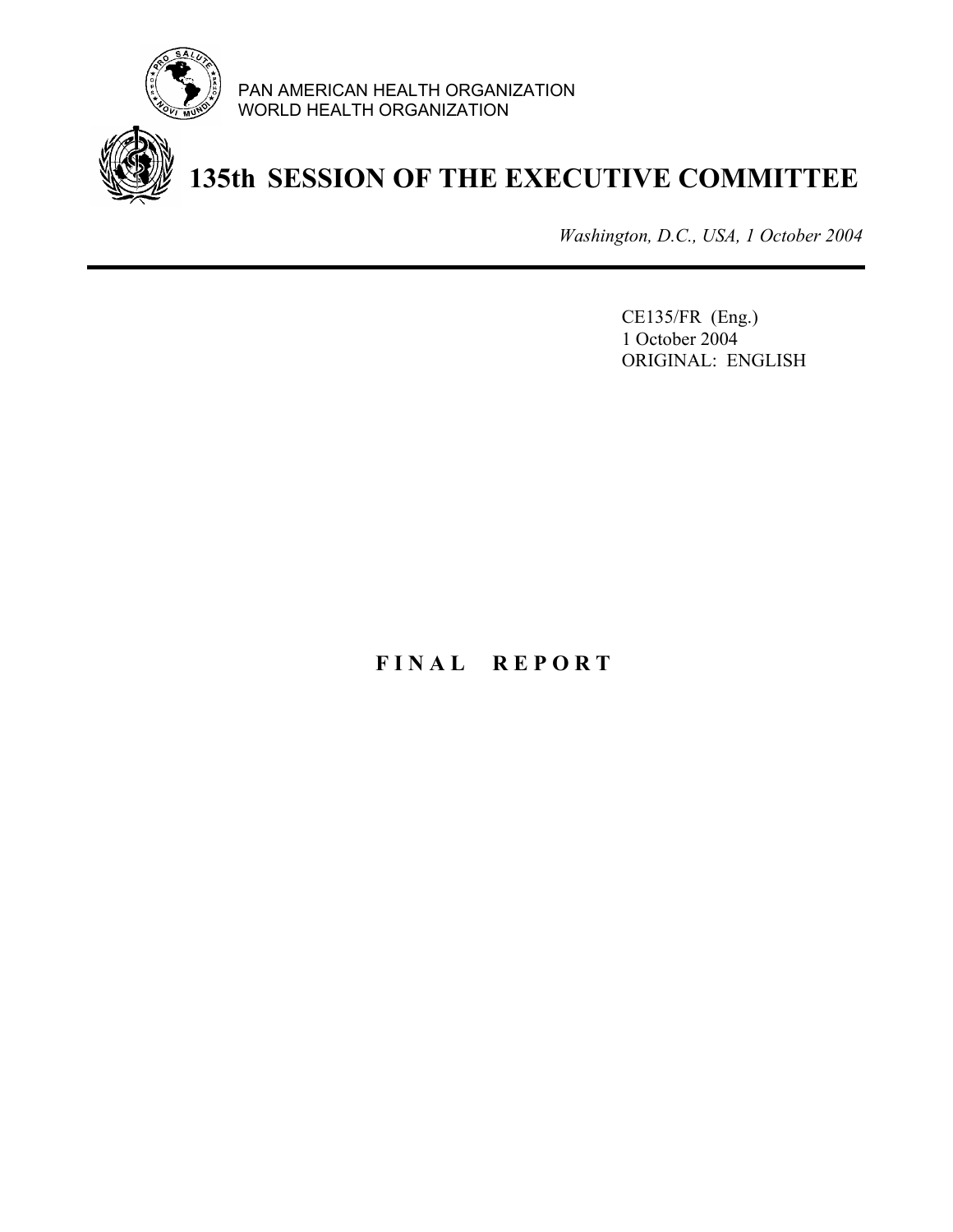## **CONTENTS**

|                                                                     | Page |
|---------------------------------------------------------------------|------|
|                                                                     |      |
| <b>Procedural Matters</b>                                           |      |
|                                                                     |      |
|                                                                     |      |
| <b>Committee Matters</b>                                            |      |
| Election of Two Members to the Subcommittee on Planning             |      |
|                                                                     |      |
| Election of One Member to the Standing Committee on Nongovernmental |      |
|                                                                     |      |
| Designation of One Member to the Working Group on PAHO in the 21st  |      |
|                                                                     |      |
| Review of the Requirements, Conditions, and Procedures for the PAHO |      |
|                                                                     |      |
| Implementation of the Recommendations of the External Auditor's     |      |
|                                                                     |      |
| Working Group on PAHO in the 21st Century: Terms of Reference       |      |
| <b>Governing Body Matters</b>                                       |      |
| Dates and Proposed Topics for the 39th Session of the Subcommittee  |      |
|                                                                     |      |
| Dates of the 21st Session of the Subcommittee on Women,             |      |
|                                                                     |      |
|                                                                     |      |
| Dates of the 46th Directing Council, 57th Session of the Regional   |      |
|                                                                     |      |
| <b>Financial Matters</b>                                            |      |
|                                                                     |      |
|                                                                     |      |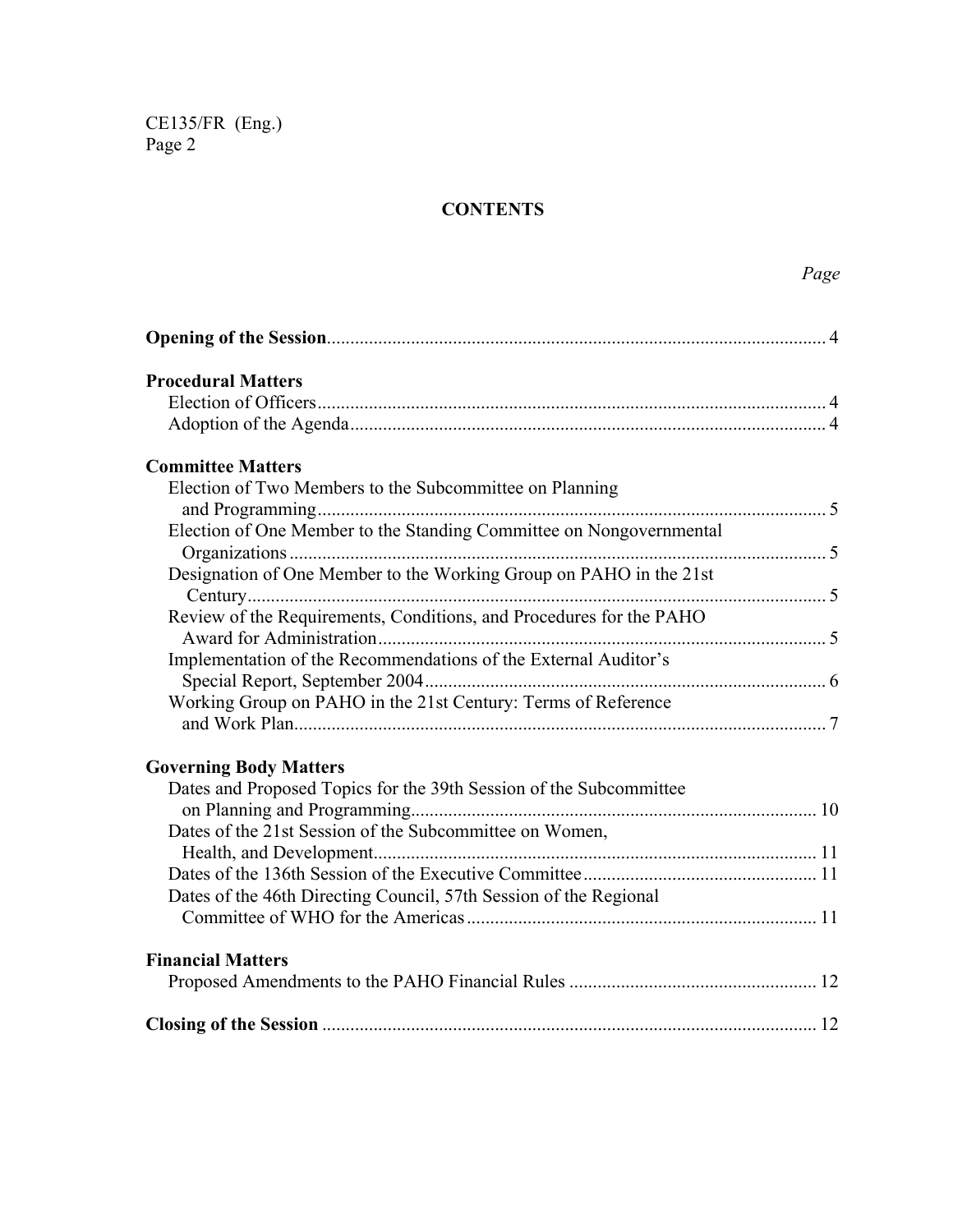## **CONTENTS** *(cont.)*

## *Page*

|  | CE135(D3) Election of Two Members to the Subcommittee on Planning         |  |
|--|---------------------------------------------------------------------------|--|
|  |                                                                           |  |
|  | CE135(D4) Election of One Member to the Standing Committee on             |  |
|  |                                                                           |  |
|  | CE135(D5) Designation of One Member to the Working Group on PAHO          |  |
|  |                                                                           |  |
|  | CE135(D6) Review of Requirements, Conditions, and Procedures              |  |
|  |                                                                           |  |
|  | CE135(D7) Implementation of the Recommendations of the External Auditor's |  |
|  |                                                                           |  |
|  | CE135(D8) Dates and Proposed Topics for the 39th Session of the           |  |
|  |                                                                           |  |
|  | CE135(D9) Dates of the 21st Session of the Subcommittee on women,         |  |
|  |                                                                           |  |
|  |                                                                           |  |
|  | CE135(D11) Dates of the 46th Directing Council, 57th Session of the       |  |
|  |                                                                           |  |

## **Annexes**

Annex A. Agenda Annex B. List of Participants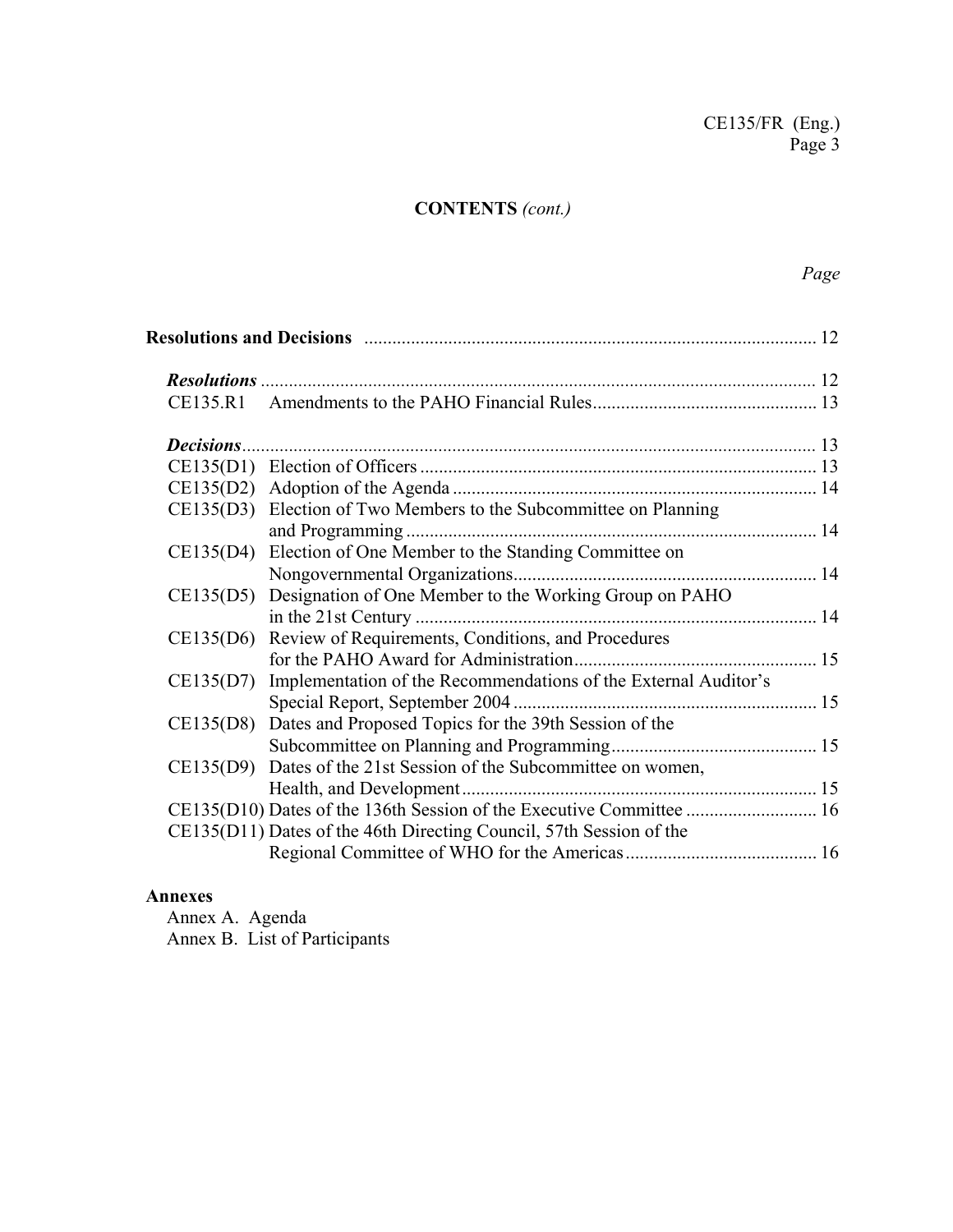## **FINAL REPORT**

#### **Opening of the Session**

1. The 135th Session of the Executive Committee was held at the Headquarters of the Pan American Health Organization (PAHO) in Washington, D.C., on 1 October 2004. The session was attended by representatives of the following nine Members of the Executive Committee elected by the Directing Council: Argentina, Barbados, Canada, Costa Rica, Cuba, Dominica, Paraguay, United States of America, and Venezuela. Present in an observer capacity were representatives of Chile, Mexico, and Puerto Rico. The World Health Organization was also represented.

2. Hon. Herbert Sabaroche (Dominica, outgoing President of the Executive Committee) opened the session and welcomed the participants, extending a special welcome to the new Members elected by the 45th Directing Council: Canada, Cuba, and Venezuela.

#### **Procedural Matters**

#### *Officers*

3. Pursuant to Rule 15 of its Rules of Procedure, the Committee elected the following Member States to serve as officers for its 135th and 136th sessions (Decision CE135(D1)):

| President:             | United States of America | (Dr. William Steiger) |
|------------------------|--------------------------|-----------------------|
| <i>Vice President:</i> | Argentina                | (Dr. Carlos Vizzotti) |
| <i>Rapporteur:</i>     | <b>Barbados</b>          | (Hon. Jerome Walcott) |

4. Dr. Mirta Roses Periago, Director of the Pan American Sanitary Bureau (PASB), served as Secretary ex officio, and Dr. Joxel García, Deputy Director of PASB, served as Technical Secretary.

#### *Adoption of the Agenda (Document CE135/1, Rev. 1)*

5. Pursuant to Rule 9 of its Rules of Procedure, the Committee adopted the provisional agenda prepared by the Director (Decision CE135(D2)).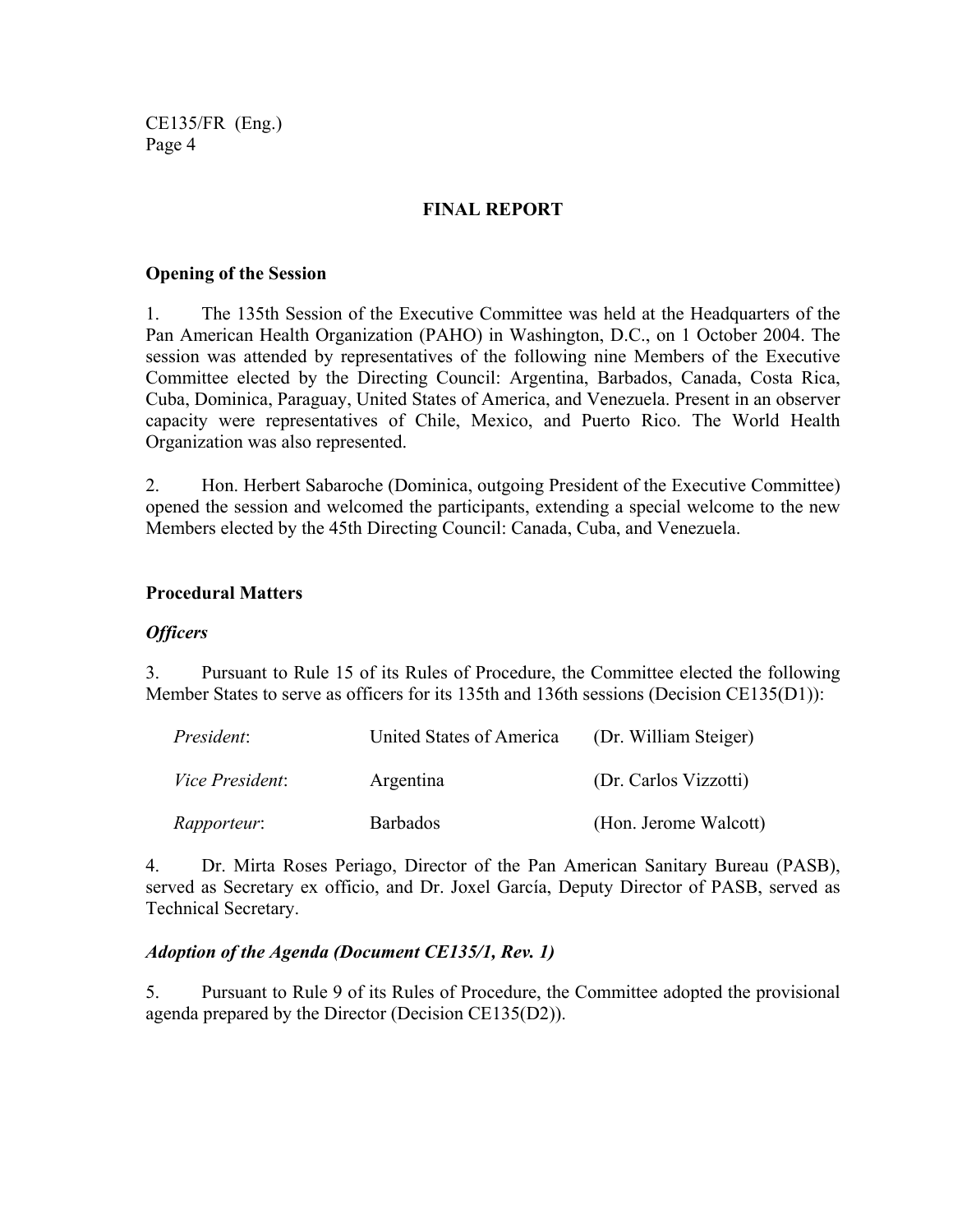## **Committee Matters**

## *Election of Two Members to the Subcommittee on Planning and Programming*

6. The Committee elected Barbados and Canada to serve on the Subcommittee on Planning and Programming on the expiration of the periods of office of Honduras and Peru on the Executive Committee (Decision CE135(D3)).

## *Election of One Member to the Standing Committee on Nongovernmental Organizations*

7. The Committee elected Costa Rica to serve on the Standing Committee on Nongovernmental Organizations on the expiration of the period of office of Peru on the Executive Committee (Decision CE135(D4)).

## *Designation of One Member to the Working Group on PAHO in the 21st Century*

8. The Committee appointed Cuba to be a member of the Working Group on PAHO in the 21st Century. At the suggestion of the Delegate of Barbados, President of the Working Group, the Committee also decided that Peru, given the crucial role it had played in the Group's work thus far, should be asked to remain a member of the Working Group, although its term on the Executive Committee had expired. With the addition of Cuba, the Committee thus expanded the membership of the Working Group to five (Decision CE135(D5)).

## *Review of Requirements, Conditions, and Procedures for the PAHO Award for Administration (Document CE135/3)*

9. Dr. Pedro Brito (Area Manager, Strategic Health Development, PAHO) outlined the content of Document CE135/3, which contained proposed modifications to the nominating procedures and selection criteria for the PAHO Award for Administration. He recalled that the Executive Committee, at its 134th Session, had asked the Secretariat to review the requirements, conditions, and procedures for conferring the Award. The Committee had signaled the need to develop criteria that better reflected the demands of the new millennium and the strategies for addressing them, taking into account the contextual factors and changes that were currently affecting the administration of health programs and services and the trends that were shaping the design and execution of health programs, the development of human resources, and health systems research. The Committee had also considered it important to have a larger and more diverse pool of candidates. The proposed new procedures and criteria were intended to ensure that candidates for the Award not only had outstanding qualifications in the areas of administration, education, and research, but that they had made an exceptional contribution, through their administrative, teaching, and research efforts, to health development at the national and/or regional level.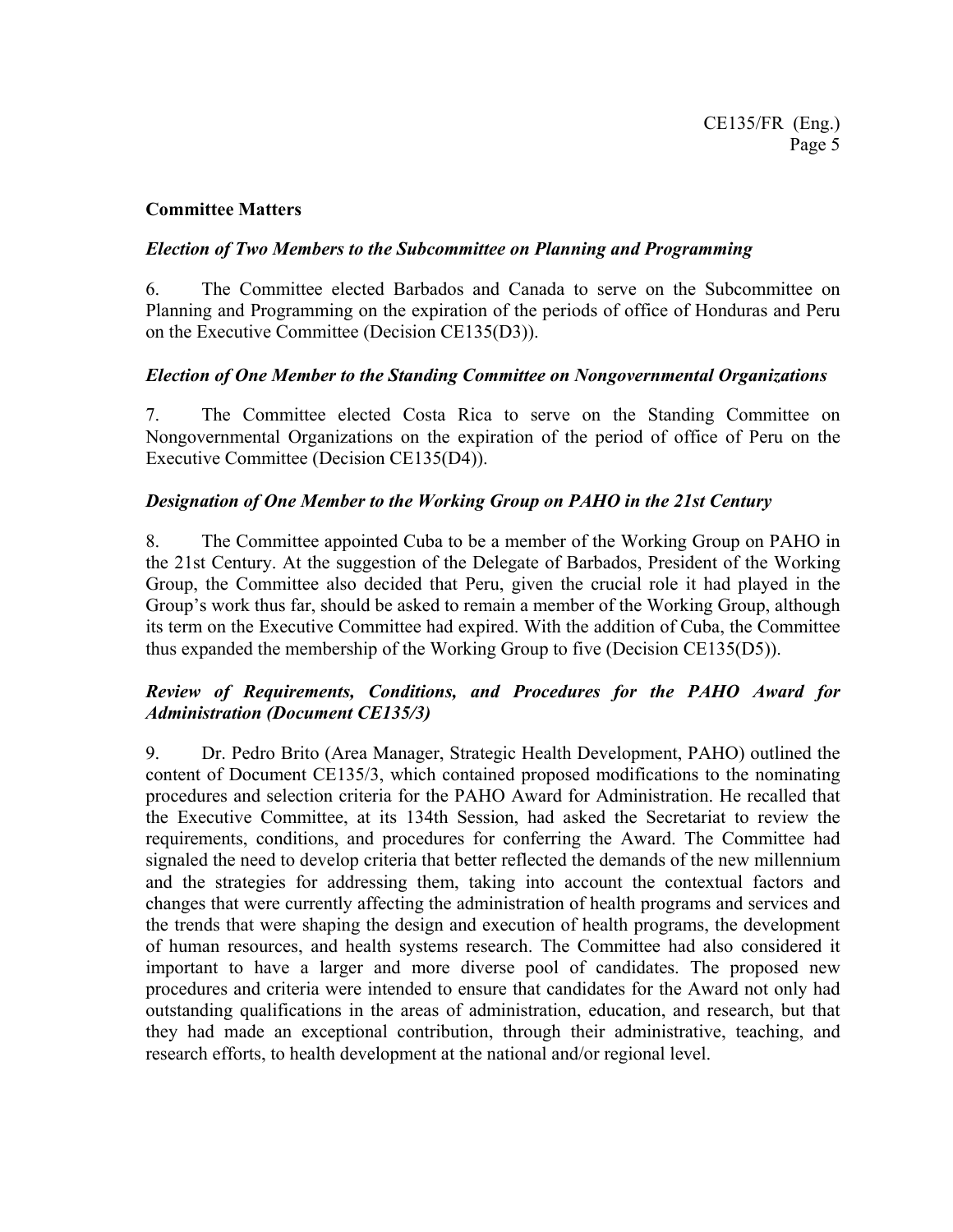10. The Executive Committee thanked the Secretariat for its work and approved the amendments to the procedures and selection criteria proposed in paragraph 16 of Document CE135/3 (Decision CE135(D6)).

11. The Committee asked the Secretariat to ensure that all PAHO/WHO country offices and all Member States were well briefed on the new requirements for submitting nominations, and it encouraged all Member States to identify candidates deserving of the Award and submit their nominations by the new deadline of 31 March.

## *Implementation of the Recommendations of the External Auditor's Special Report, September 2004 (Document CE135/5)*

12. The Director introduced Document CE135/5, noting that it had been prepared by the Secretariat with careful attention to the comments and recommendations made by the 45th Directing Council during its discussion of the External Auditor's report. As Members were aware, the Council had charged the Executive Committee with taking the measures necessary to monitor the implementation of the External Auditor's recommendations. To facilitate that task, she proposed that the Secretariat should draw up a detailed plan of action, showing what specific steps it would take to implement the recommendations in the following areas, identified in the External Auditor's report: ethical standards and code of conduct, recruitment of employees and consultants, complaints procedures, complaints investigation and reporting, management of external relationships, and information technology security. If the Committee were in agreement, the Secretariat would present the plan of action, along with a timetable and budget estimate for carrying it out, during the 39th Session of the Subcommittee on Planning and Program in March 2005.

13. The Executive Committee thanked the Director for taking the initiative immediately to put in place a process to follow up on the External Auditor's report. The Committee stressed the need to implement all the recommendations contained in the report and to develop instruments and mechanisms to guarantee transparency in all the Organization's practices and procedures. Members highlighted, in particular, the importance of implementing the recommendations pertaining to declaration and investigation of all known and potential conflicts of interest, development of a comprehensive code of ethics applicable to all staff, formulation of a clear policy and procedures for addressing breaches of conduct and for handling complaints, adherence to generally accepted accounting practices and international auditing standards, and recruitment and hiring of both permanent and temporary staff. In relation to the latter, it was emphasized that short-term consultants should be hired on the basis of expertise, competence, and suitability. One Member suggested that the senior leadership of the Organization should not be delegated the freedom to hire short-term staff, but that all such staff should be recruited through a competitive process overseen by the Area of Human Resources Management.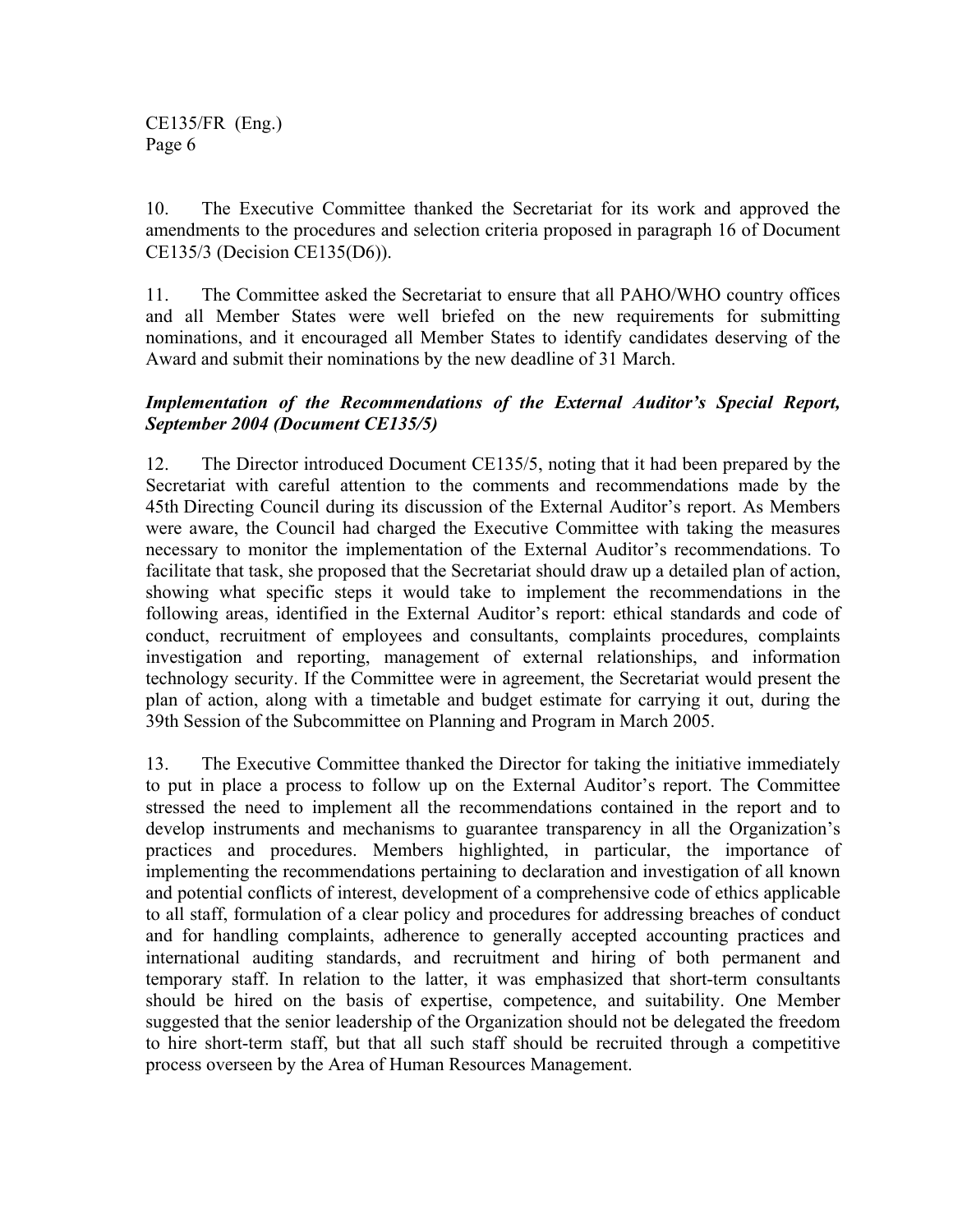14. The Committee generally agreed with the course of action proposed in Document CE135/5. However, it felt that, in order to fulfill the monitoring responsibility entrusted to it by the Directing Council, one or more of its Members should be closely involved from the outset in tracking the Secretariat's progress in implementing the recommendations and should report regularly to the rest of the Committee, rather than waiting for a progress report from the Secretariat during the 39th Session of the Subcommittee on Planning and Programming in March 2005. Accordingly, the Committee decided to designate its President and its immediate past President to carry out that monitoring and reporting function.

15. The Committee also underscored the need to ensure transparency and open communication throughout the process of implementing the recommendations. To that end, the Committee proposed that a staff committee be appointed to enable staff input and participation in the process. Additionally, the Committee requested that the Secretariat include internal auditing procedures in the list of areas to be addressed under the plan of action and that, in drawing up the plan, it develop a description of the functions of the ombudsman and of the mechanisms for guaranteeing his/her independence of action.

16. The Director suggested that a good mechanism for ensuring staff participation would be the Joint Advisory Committee, a staff–management committee that met periodically to consider issues of concern to both the staff and the administration of the Organization. She agreed on the need for transparency and communication and said that the Secretariat would create a special page on the PAHO website to keep both Member States and staff informed of the steps being taken to implement the recommendations. She committed to provide an initial progress report by the first week in November 2004.

17. The Executive Committee endorsed, with the modifications and additions requested by Members, the course of action proposed in Document CE135/5 and appointed its President, the United States of America (represented by Dr. William Steiger), and its immediate past President, Dominica (represented by the Honorable Herbert Sabaroche) to monitor the Secretariat's progress in implementing the recommendations and report regularly to the other Members of the Committee (Decision CE135(D7)).

## *Working Group on PAHO in the 21st Century: Terms of Reference and Work Plan (Document CE135/6)*

18. Hon. Jerome Walcott (Barbados, President of the Working Group on PAHO in the 21st Century) said that, as he had reported extensively on the Working Group's activities during the 45th Directing Council, he would limit his remarks before the Executive Committee to the salient points in Document CE135/6. He drew the Committee's attention first to the final paragraph of section 2, "Participation in the Working Group," which concerned the Secretariat's provision of the necessary support to the Working Group at country and regional level. Noting that the Director had agreed that the Secretariat should play a more involved role in the activities of the Working Group, he underscored the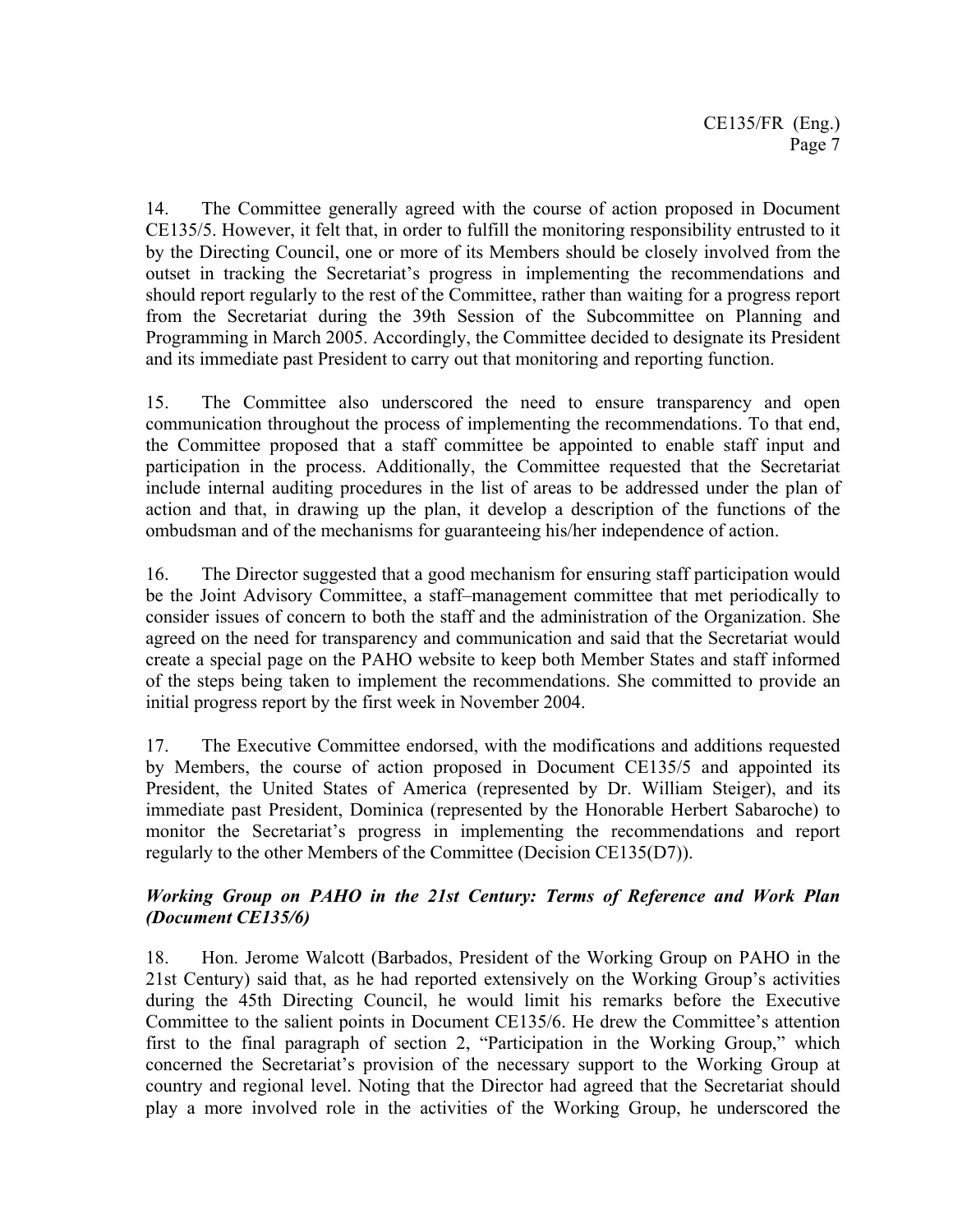importance of identifying specific focal points—to be designated by the Director in collaboration with members of the Working Group—for each of the topics being examined by the Group. It was expected that personnel from the Secretariat would work in close consultation with the technical supporting group mentioned in section 3 of the document which would consist of technical personnel from member countries—to facilitate access to information needed in order for the Working Group to fulfill its mandate.

19. Referring to the section 6, "Schedule for completion of work," he said that the Working Group had decided that the deadline for final comments on the four documents already prepared by Members on the Group's terms of reference would be 15 October 2004. The countries that had prepared those documents would incorporate the comments received and produce their final documents by 12 November 2004. It was expected that the documents on scientific and technical resources, to be drafted by Brazil and Chile, and on human resources of countries, to be prepared by Brazil in conjunction with the Secretariat, would also be ready by 15 October. The document on financial resources of PAHO was still pending. It had been agreed during the Working Group's March 2004 meeting that, to avoid duplicating effort, the Consultative Group on the Regional Program Budget Policy would prepare that document, with support from the Secretariat, but that had not occurred. He asked the Director to ensure that the requested report on all aspects of PAHO's finances would be available by 15 October. Countries were requested to submit their comments on all the outstanding documents by 12 November so that the final documents could be prepared by 3 December.

20. Mr. Walcott also pointed out that an editorial committee needed to be established without delay within the Secretariat in order to produce a consolidated document encompassing all the various documents and topics. That consolidated document would be analyzed at the Working Group's next meeting, which would be held in Brazil during the second week of December 2004. The document would then be revised and readied for presentation, as a first draft of the Group's final report, to the Subcommittee on Planning and Programming in March 2005. In May 2005, the Working Group would make a presentation on its activities during the World Health Assembly in Geneva. Its final draft report would be submitted to the 136th Session of the Executive Committee in June 2005. Member States would be asked to comment on the draft by 30 July 2005, and the Working Group's final report and recommendations would then be presented to the 46th Directing Council in September 2005.

21. Speaking at the invitation of the President, Dr. Bernard Kean (Director of Governance, WHO) noted that it had been made very clear during the Directing Council's discussion of the Working Group report that the work on WHO's Eleventh General Program of Work (GPW) and the activities of the Working Group on PAHO in the 21st Century should be correlated to the greatest possible extent. To facilitate that linkage, he proposed that a member of the team working on the GPW should participate in the Working Group's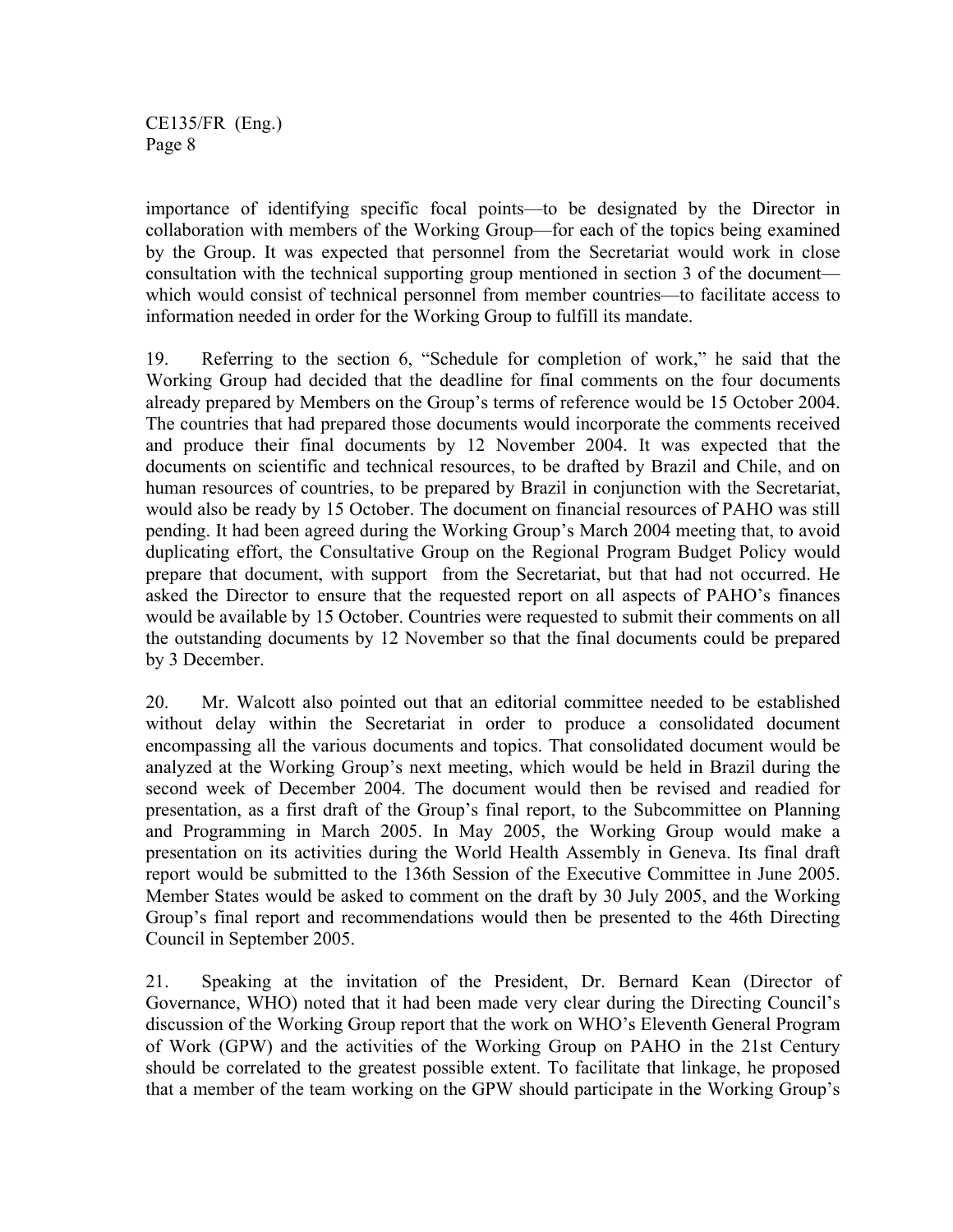next meeting. In order to keep the whole membership of WHO informed, an update on the Working Group's progress could then be included in the report on the Eleventh GPW to be presented at the 115th Session of the WHO Executive Board in January 2005.

22. The President suggested that the countries from the Americas that were represented on the Executive Board should also undertake to inform other Members of the Board on the work of the Working Group.

23. The Director inquired whether it was still planned to invite representatives of other international organizations and of schools of public health to participate in the Working Group. She also noted the desirability of coordinating the activities of the Working Group with the process of institutional reform under way within the Secretariat, particularly with regard to the production of documents. With specific reference to the document on financial resources, she said that there had perhaps not been a clear understanding on the Secretariat's part of what information the Working Group was seeking. There might also have been some confusion as to the functions of the Consultative Group on the Regional Program Budget Policy, an external group which had been convened to assist the Secretariat in drafting the budget policy recently approved by the 45th Directing Council. She assured the Committee that the Secretariat would promptly supply any financial figures which the Working Group wished to have, but it needed clarification of exactly what information it should include in the report.

24. Mr. Walcott said that the Working Group had initially been very concerned that its work should be led by Member States and that it should be Member States that identified the issues to be studied and undertook the analyses of those issues. However, now that those analyses had been mostly completed and the Group was moving towards a consolidated document, it would be useful to have input from outside parties. Other organizations and agencies would therefore be most welcome to participate in the Working Group's next meeting. As for the report on PAHO's financial resources, it had been the Working Group's understanding that the Consultative Group on the Regional Program Budget Policy would have all the necessary information and that it would be able to provide a concise analysis of the Organization's financial resources. As that had not occurred, he would confer with Secretariat personnel and provide clarification as to the content of the requested report.

25. The President thanked the President of the Working Group for his leadership and encouraged both Member States and the Secretariat to meet the deadlines for preparation of documents with a view to making the December meeting as productive as possible.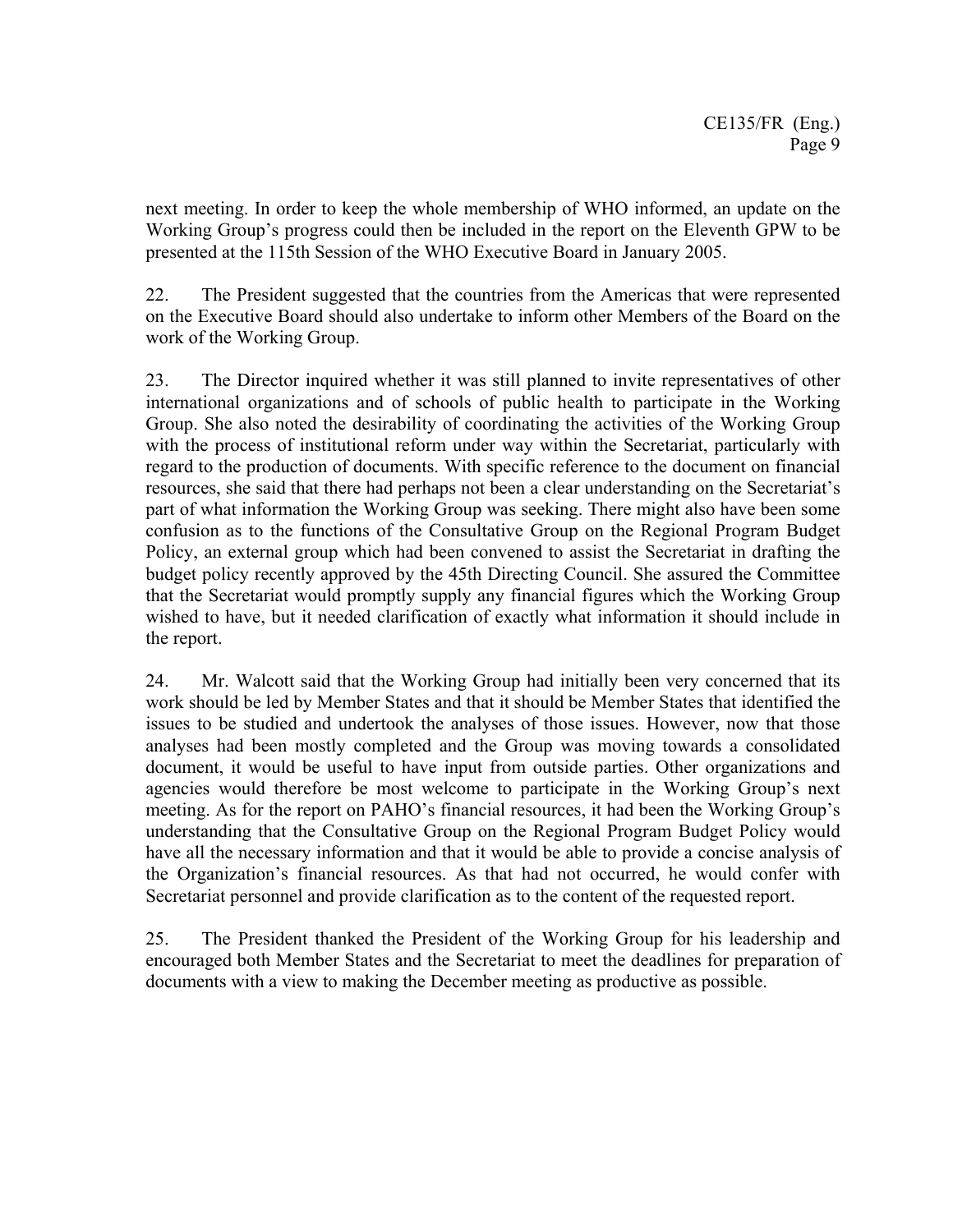### **Governing Body Matters**

## *Dates and Proposed Topics for the 39th Session of the Subcommittee on Planning and Programming*

26. The Director proposed that the 39th Session of the Subcommittee on Planning and Programming (SPP) be held from 16 to 18 March 2005. She suggested that the Subcommittee should consider the following topics, noting that some of them arose from earlier discussions within the Executive Committee and from requests made by the 45th Directing Council, while others had been proposed by individual Member States:

- Proposed Program Budget of PAHO for the financial period 2006-2007
- Experience with technical cooperation between countries in the Region
- Strategy for the future of the Pan American centers
- Regional declaration on the new orientations for primary health care
- Chronic kidney disease and dialysis and the burden they place on health services
- Report of the Working Group on PAHO in the 21st Century
- Update on the process of institutional change within the Pan American Sanitary Bureau
- Progress report on implementation of the recommendations of the External Auditor's special report, September 2004
- Progress report on the safe blood initiative and the possibility of launching a regional program on blood safety
- Evaluation of the situation of malaria in the Region
- Control of tuberculosis in the Region
- Experiences with the WHO methodology for country-focused cooperation and national health development

27. The Committee decided that the 39th Session of the Subcommittee on Planning and Programming would be held from 16 to 18 March 2005 and agreed that, as was customary, it would authorize the Secretariat to draw up the agenda, taking into account any additional topics that might be proposed by Member States. Countries were requested to submit proposals for additional agenda items by 20 January 2005 in order to allow sufficient time for preparation and circulation of documents (Decision CE135(D8)).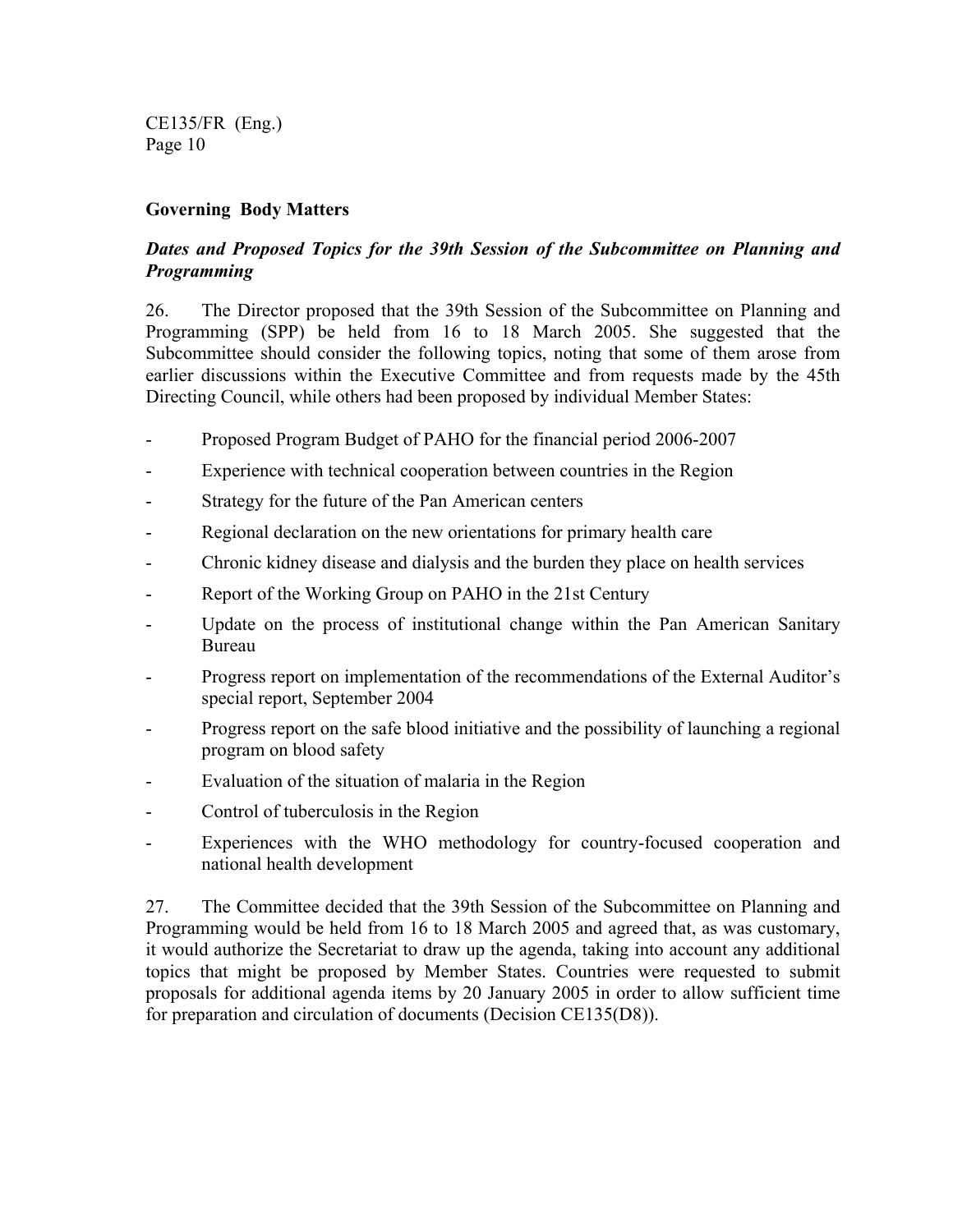## *Dates of the 21st Session of the Subcommittee on Women, Health, and Development*

28. At the suggestion of the Director, the Committee agreed that the 21st Session of the Subcommittee on Women, Health, and Development would be held from 14 to 16 March 2005 (Decision CE135(D9)).

## *Dates of the 136th Session of the Executive Committee*

29. The Director proposed that the Committee hold its 136th Session from 20 to 24 June 2005. She also informed the Committee that the Secretariat had received from the Government of Argentina an invitation to hold the 136th Session in that country.

30. The Delegate of Argentina, recalling that in September 2003 the Executive Committee had discussed the desirability of holding some Governing Body meetings outside PAHO Headquarters in order to give Members a first-hand view of health conditions around Region and to foster a "virtuous circle" for cooperation, proposed that the Committee hold its next session in the city of Buenos Aires, immediately following the regional meeting of health and environment ministers, scheduled for 17–18 June 2005 in Mar del Plata, Argentina.

31. The Director thanked the Delegate for his invitation and said that the Secretariat would carry out the necessary feasibility and cost assessments, in consultation with the Government of Argentina. The Secretariat would inform Members of the final decision concerning the site of the 136th Session in early 2005.

32. The Committee decided to hold its 136th Session from 20 to 24 June 2005 and agreed provisionally, subject to the outcome of the feasibility and cost assessments to be undertaken by the Secretariat, that the session would be held in Buenos Aires, Argentina (Decision CE135(D10)).

## *Dates of the 46th Directing Council, 57th Session of the Regional Committee of WHO for the Americas*

33. At the suggestion of the Director, the Committee decided that the 46th Directing Council, 57th Session of the Regional Committee of WHO for the Americas, would take place at PAHO Headquarters in Washington, D.C., from 26 to 30 September 2005 (Decision CE135(D11)).

34. The Delegate of Mexico, noting that tuberculosis remained a serious problem in the Region, proposed that a special session on tuberculosis control in the Americas be held during the 46th Directing Council.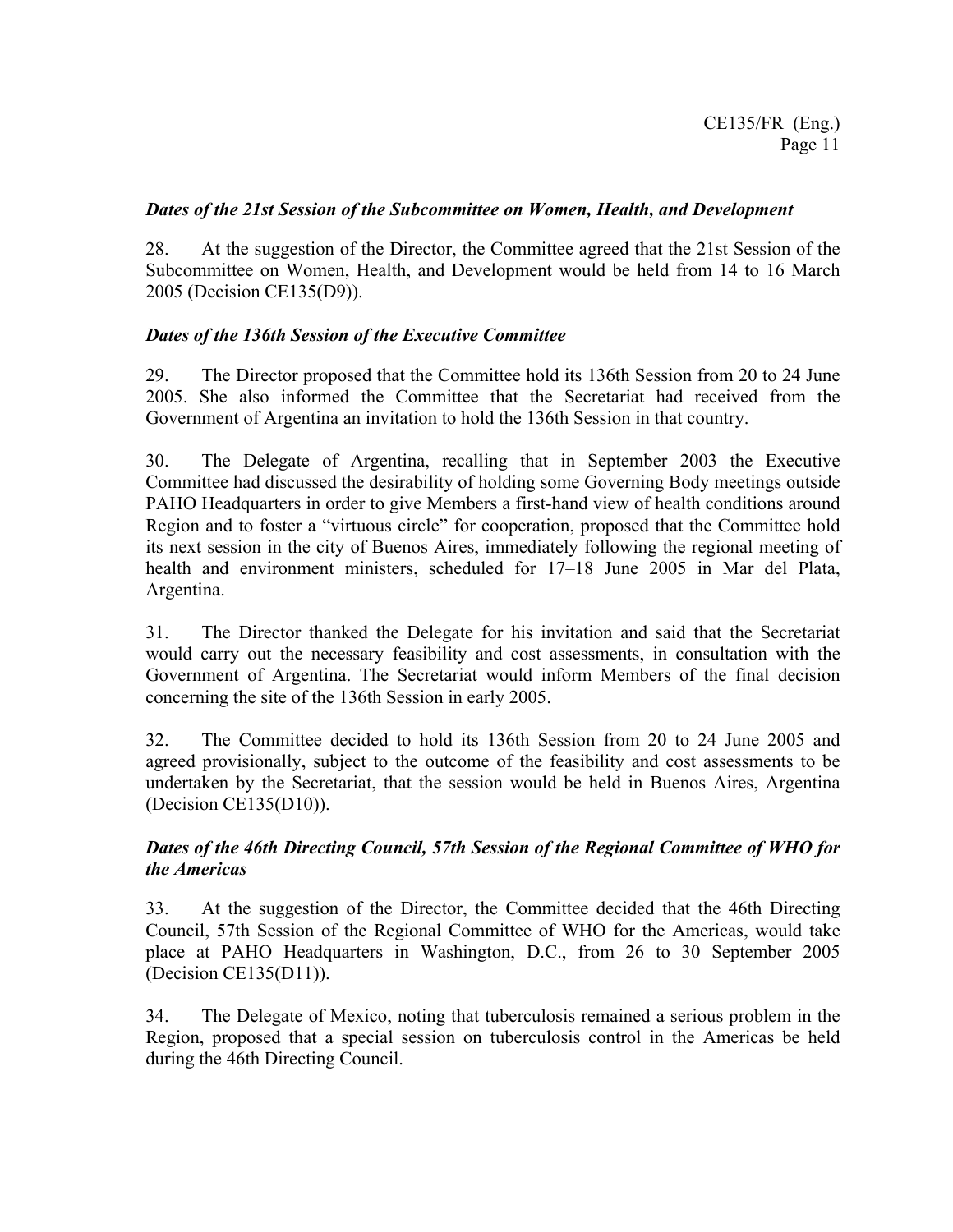## **Financial Matters**

## *Proposed Amendments to the PAHO Financial Rules (Document CE135/4)*

35. Ms. Sharon Frahler (Area Manager, Financial Management and Reporting, PAHO) introduced Document CE135/4, recalling that the recently concluded 45th Directing Council had approved the Director's proposal to authorize the payment of quota contributions in local currency, as part of the strategy for increasing the rate of collection of quota assessments. The Council had also approved proposed changes to the Organization's Financial Regulations, which had been necessary in order to implement the strategy. The Director was now proposing two new Financial Rules designed to protect the Organization against the risk of loss from fluctuating exchange rates in the event that a Member State wished to exercise the option to pay its quota contribution in a currency other than the United States dollar. Pursuant to Financial Regulation 16.3, the Executive Committee was asked to confirm the proposed amendments to the Financial Rules, which appeared in Document CE135/4.

36. The Director said that she was certain that many Member States would welcome the opportunity to pay their assessments in local currency and that the availability of this new option would facilitate both payment of current assessments and compliance with deferred payment plans.

37. The President noted that the single operative paragraph of the proposed resolution contained in Document CE135/4 incorrectly indicated that the amendments to the Financial Rules appeared in paragraph 2 of the document; in fact, they appeared in paragraph 4.

38. The Executive Committee adopted the proposed resolution, as corrected, confirming the amendments to the Financial Rules set out in paragraph 4 of Document CE135/4 (Resolution CE135.R1).

## **Closing of the Session**

39. Following the customary exchange of courtesies, the President declared the 135th Session closed.

#### **Resolutions and Decisions**

40. The following are the resolutions adopted and the decisions taken by the Executive Committee in the course of the 135th Session: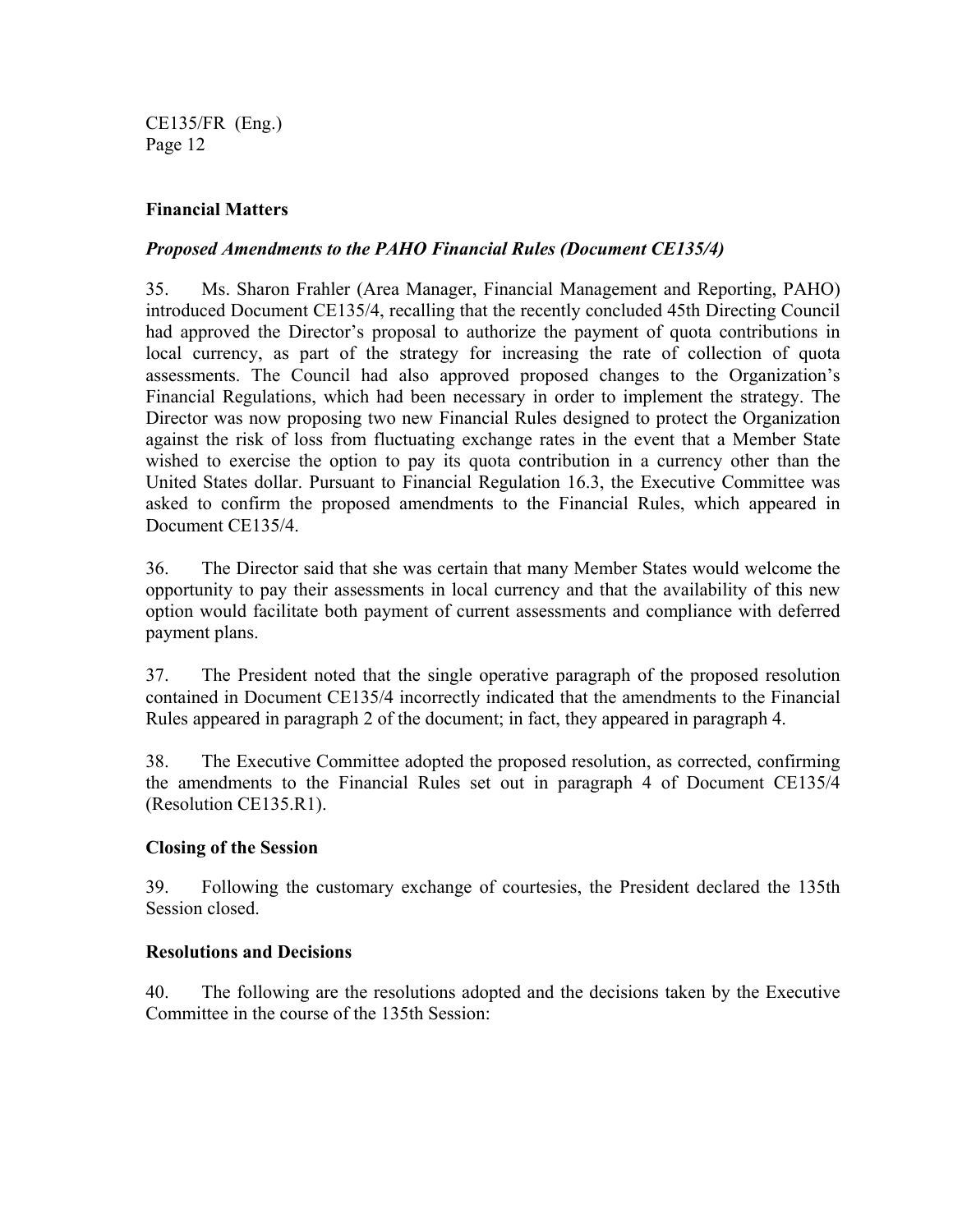#### *Resolutions*

#### *CE135.R1 Proposed Amendments to the PAHO Financial Rules*

#### *THE 135th SESSION OF THE EXECUTIVE COMMITTEE,*

 Having considered the Director's presentation on the revisions proposed to the Financial Rules of the Pan American Health Organization (Document CE135/4); and

 Taking into consideration that the revisions are consistent with the Financial Regulations adopted by the 45th Directing Council and will provide protection against exchange losses,

#### *RESOLVES:*

 To confirm the changes requested by the Director in the Financial Rules of the Organization as they appear in paragraph 4 of Document CE135/4 and to forward the revised Financial Rules to the 46th Directing Council for its information.

*(Single meeting, 1 October 2004)* 

#### *Decisions*

#### *CE135(D1) Election of Officers*

Pursuant to Rule 15 of the Rules of Procedure of the Executive Committee, the Committee elected the following Members to serve as officers for its 135th and 136th Sessions:

| President:         | United States of America |
|--------------------|--------------------------|
| Vice President:    | Argentina                |
| <i>Rapporteur:</i> | <b>Barbados</b>          |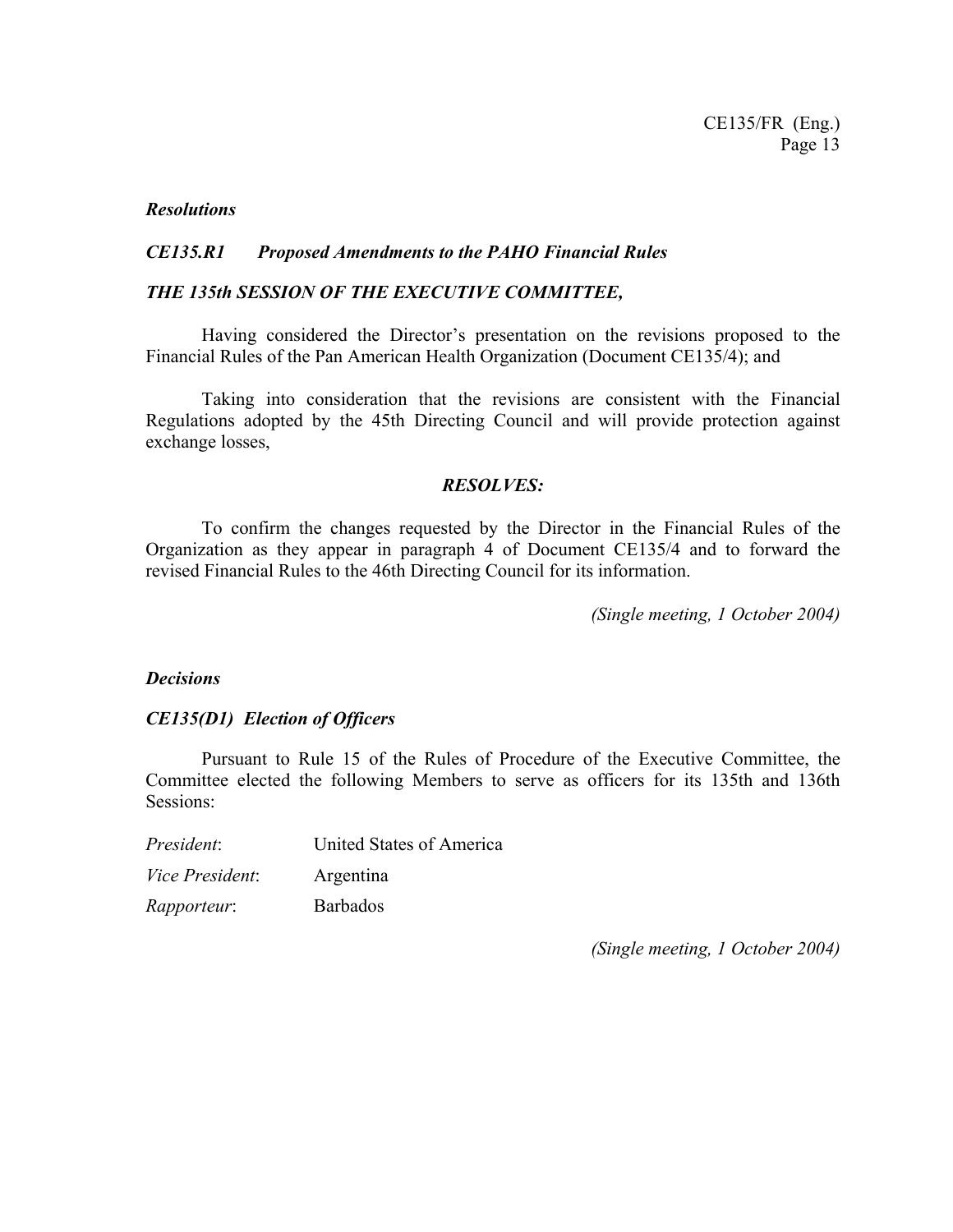#### *CE135(D2) Adoption of the Agenda*

Pursuant to Rule 9 of the Rules of Procedure of the Executive Committee, the Committee adopted the agenda submitted by the Director (Document CE135/1, Rev.1).

*(Single meeting, 1 October 2004)* 

#### *CE135(D3) Election of Two Members to the Subcommittee on Planning and Programming*

The Executive Committee elected Barbados and Canada to serve on the Subcommittee on Planning and Programming.

*(Single meeting, 1 October 2004)* 

#### *CE135(D4) Election of One Member to the Standing Committee on Nongovernmental Organizations*

The Executive Committee elected Costa Rica to serve on the Standing Committee on Nongovernmental Organizations.

*(Single meeting, 1 October 2004)* 

### *CE135(D5) Designation of One Member of the Working Group on PAHO in the 21st Century*

The Executive Committee appointed Cuba as a member of the Working Group on PAHO in the 21st Century. The Committee also decided that, rather than replacing Peru, whose term on the Executive Committee had expired, Cuba would become the fifth member of the Group, and the Committee asked Peru to continue serving on the Working Group.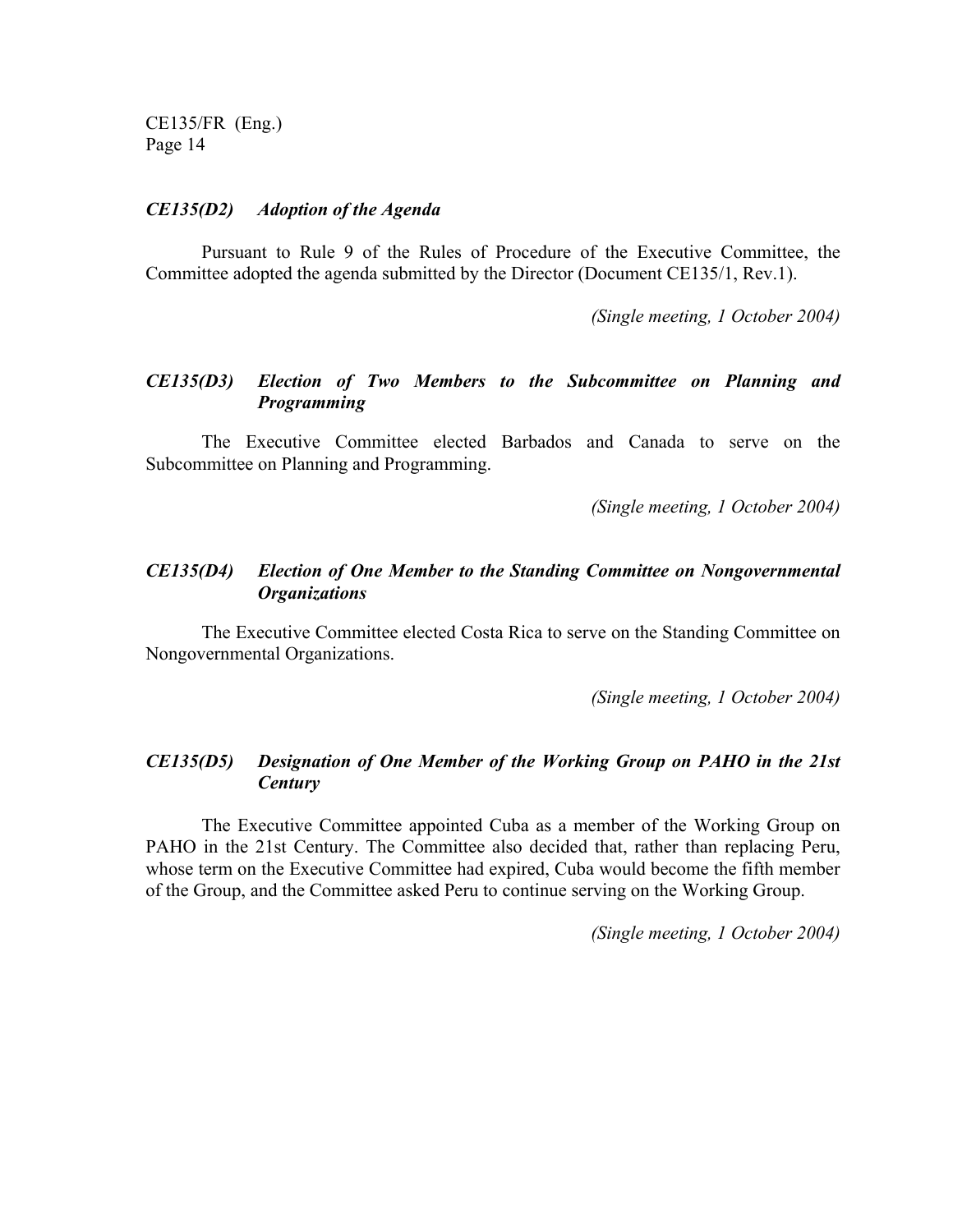#### *CE135(D6) Review of Requirements, Conditions, and Procedures for the PAHO Award for Administration*

The Committee approved the amendments to the procedures and selection criteria for conferral of the PAHO Award for Administration proposed in paragraph 16 of Document CE135/3.

#### *(Single meeting, 1 October 2004) CE135(D7) Implementation of the Recommendations of the External Auditor's Special Report, September 2004*

The Executive Committee endorsed, with the modifications and additions requested by Members, the course of action proposed in Document CE135/5 and appointed its President, the United States of America (represented by Dr. William Steiger), and its immediate past President, Dominica (represented by the Honorable Herbert Sabaroche) to monitor the Secretariat's progress in implementing the recommendations and to report regularly to the other Members of the Committee.

*(Single meeting, 1 October 2004)* 

## *CE135(D8) Dates and Proposed Topics for the 39th Session of the Subcommittee on Planning and Programming*

The Committee decided that the 39th Session of the Subcommittee on Planning and Programming would be held from 16 to 18 March 2005, at the Headquarters of the Pan American Health Organization in Washington, D.C. The Committee authorized the Secretariat to prepare the agenda for the session, bearing in mind any topics proposed by Members.

*(Single meeting, 1 October 2004)* 

#### *CE135(D9) Dates of the 21st Session of the Subcommittee on Women, Health, and Development*

The Committee decided that the 21st Session of the Subcommittee on Women, Health, and Development would be held from 14 to 16 March 2005, at the Headquarters of the Pan American Health Organization in Washington, D.C.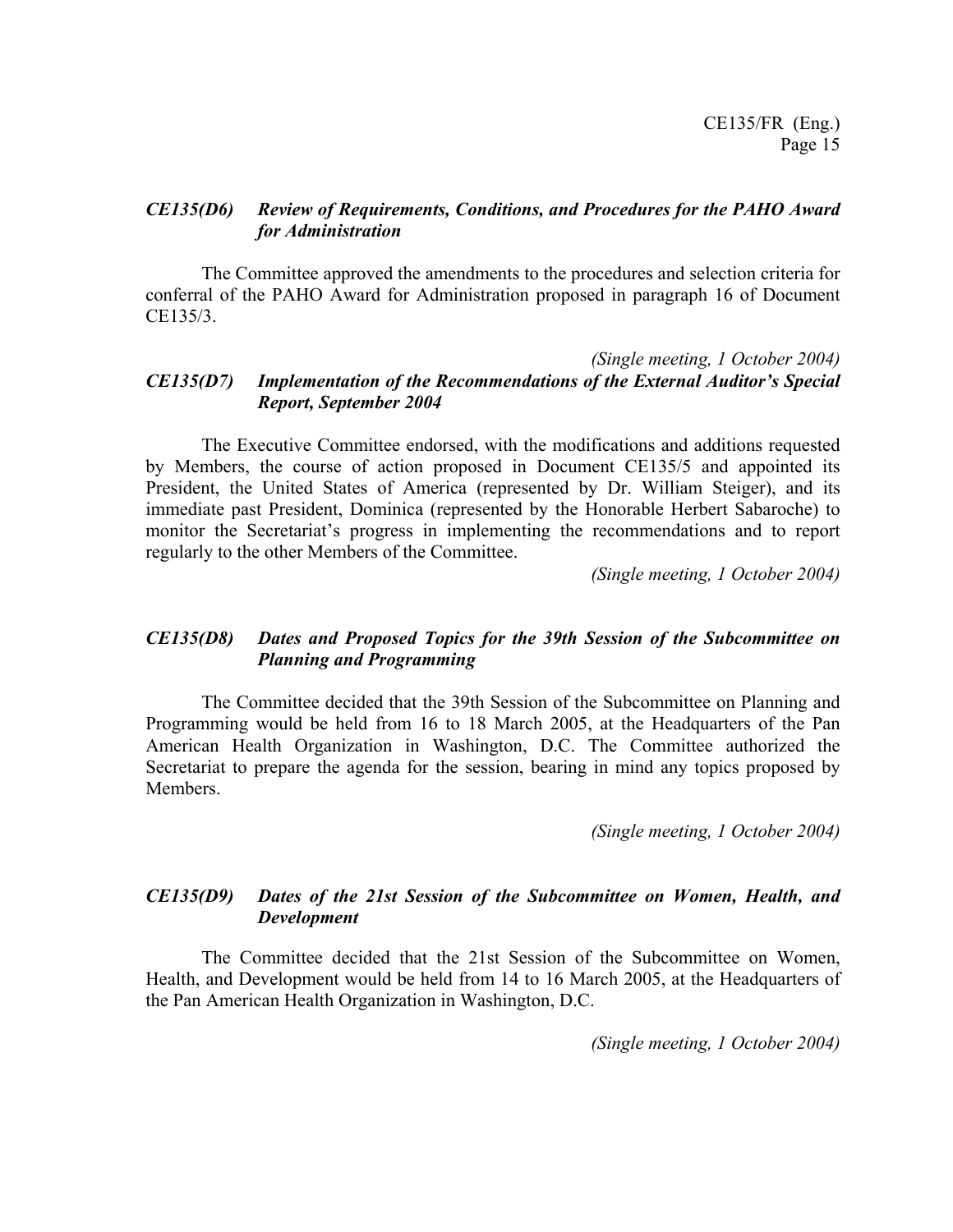#### *CE135(D10) Dates of the 136th Session of the Executive Committee*

Pursuant to Article 17.A of the PAHO Constitution, the Committee set the dates for its first regular session in the year 2005, the 136th Session, to be held from 20 to 24 June 2005. The Committee accepted provisionally, subject to the outcome of feasibility and cost assessments to be undertaken by the Secretariat, an invitation extended by the Government of Argentina to hold the 136th Session in Buenos Aires, Argentina, and asked the Director to proceed with the necessary arrangements.

*(Single meeting, 1 October 2004)* 

## *CE135(D11) Dates of the 46th Directing Council, 57th Session of the Regional Committee of WHO for the Americas*

Pursuant to Article 12.A of the PAHO Constitution and Rule 1 of the Rules of Procedure of the Directing Council, the Committee authorized the Director to convene the 46th Directing Council, 57th Session of the Regional Committee of WHO for the Americas, for the period from 26 to 30 September 2005.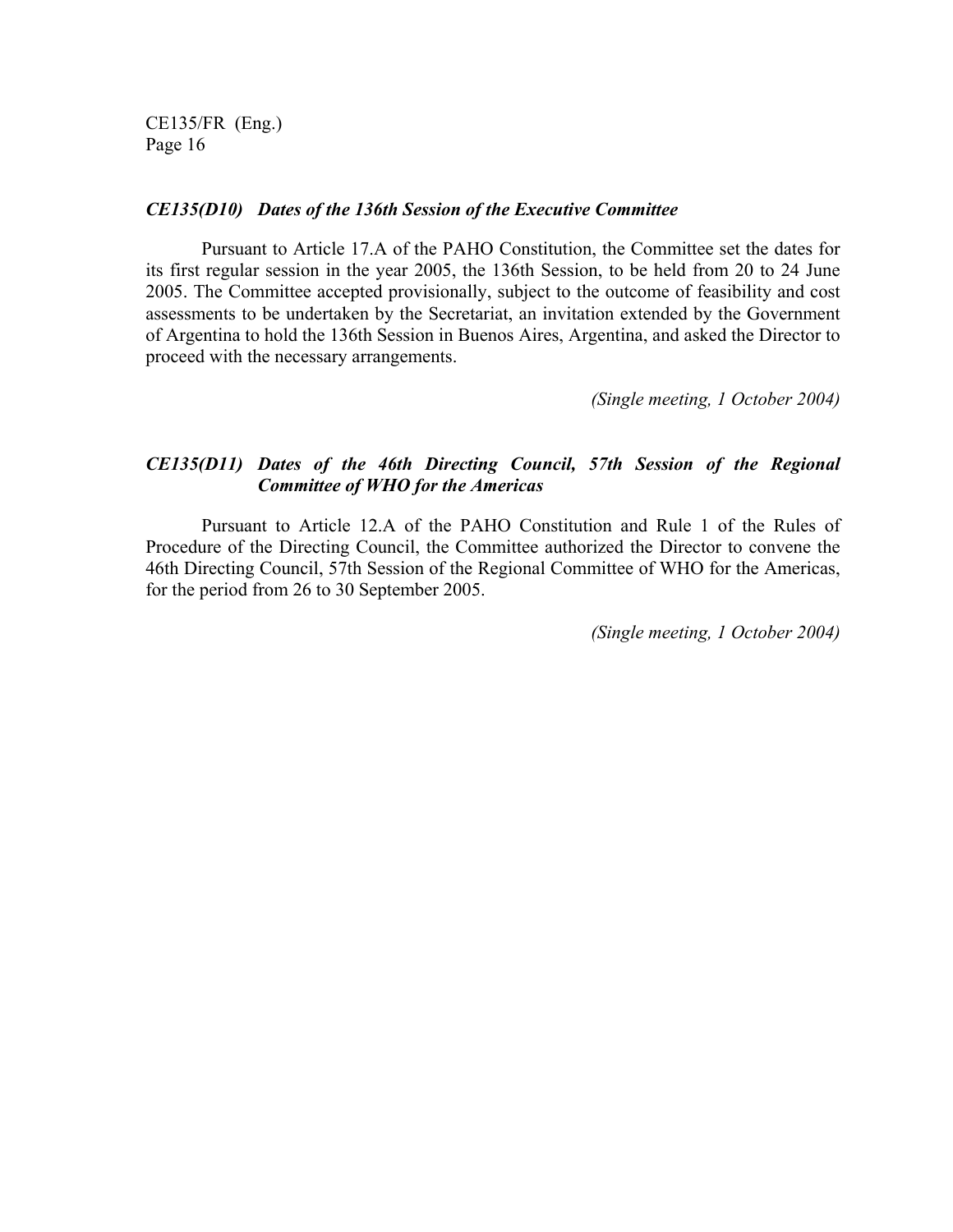IN WITNESS WHEREOF, the President of the Executive Committee and the Secretary ex officio, Director of the Pan American Sanitary Bureau, sign the present Final Report in the English and Spanish languages, both texts being equally authentic.

DONE in Washington, D.C., United States of America, on this first day of October in the year two thousand four. The Secretary shall deposit the original texts in the archives of the Pan American Sanitary Bureau and shall send copies thereof to the Member States of the Organization.

> Mr. William Steiger Delegate of the United States of America President of the 135th Session of the Executive Committee

Mirta Roses Periago Secretary ex officio of the 135th Session of the Executive Committee Director of the Pan American Sanitary Bureau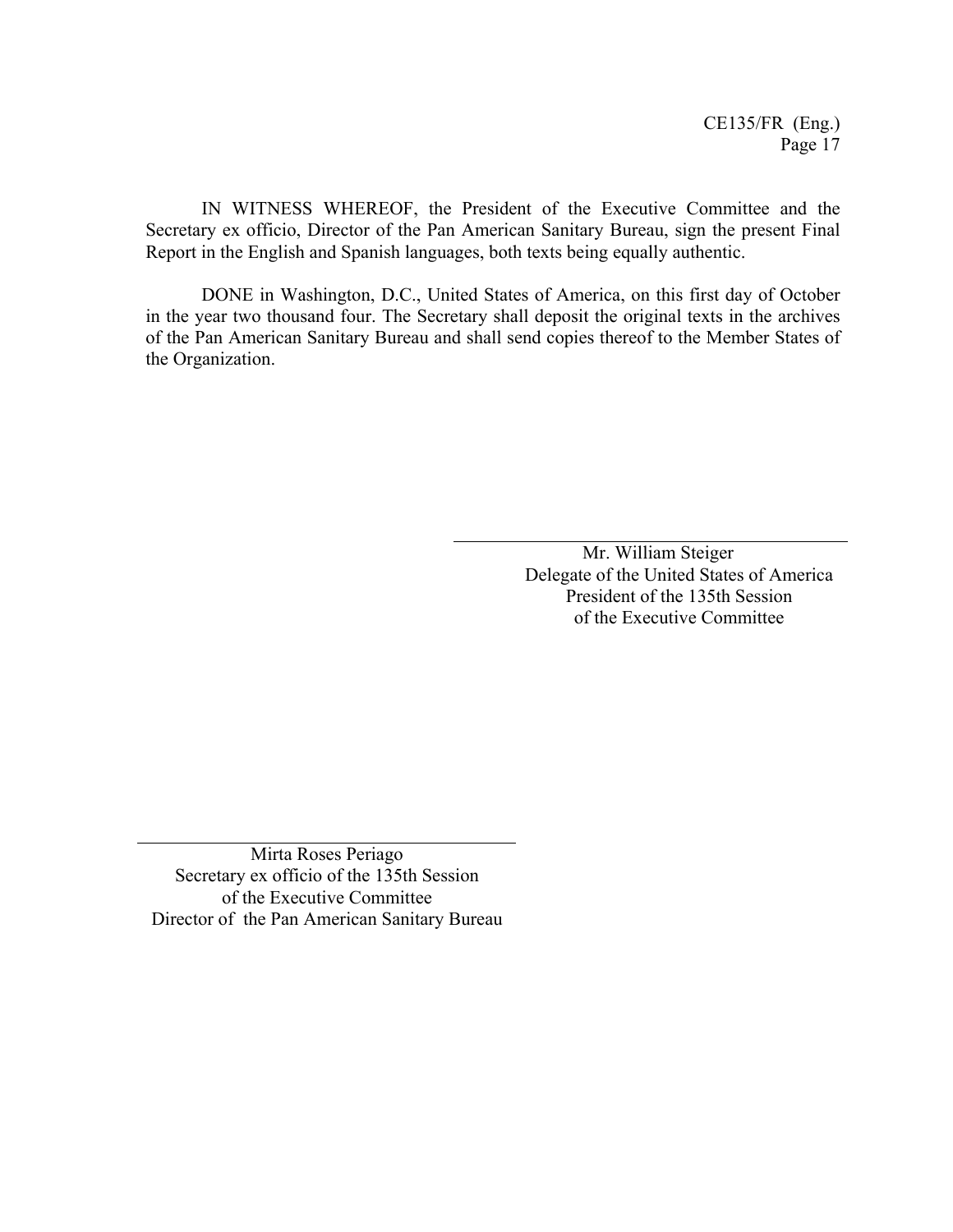## **AGENDA**

## **1. Opening of the Session**

## **2. Procedural Matters**

- 2.1 Election of the President, Vice President, and Rapporteur of the Executive Committee
- 2.2 Adoption of the Agenda

## **3. Committee Matters**

- 3.1 Election of Two Members to the Subcommittee on Planning and Programming on the Expiration of the Periods of Office of Honduras and Peru on the Executive Committee
- 3.2 Election of One Member to the Standing Committee on Nongovernmental Organizations on the Expiration of the Period of Office of Peru on the Executive Committee
- 3.3 Designation of One Member to the Working Group on PAHO in the 21st Century on the Expiration of the Period of Office of Peru on the Executive Committee
- 3.4 Review of requirements, conditions, and procedures for the PAHO Award for Administration

#### **4. Governing Body Matters**

- 4.1 Dates and Proposed Topics of the 39th Session of the Subcommittee on Planning and Programming
- 4.2 Dates of the 21st Session of the Subcommittee on Women, Health, and Development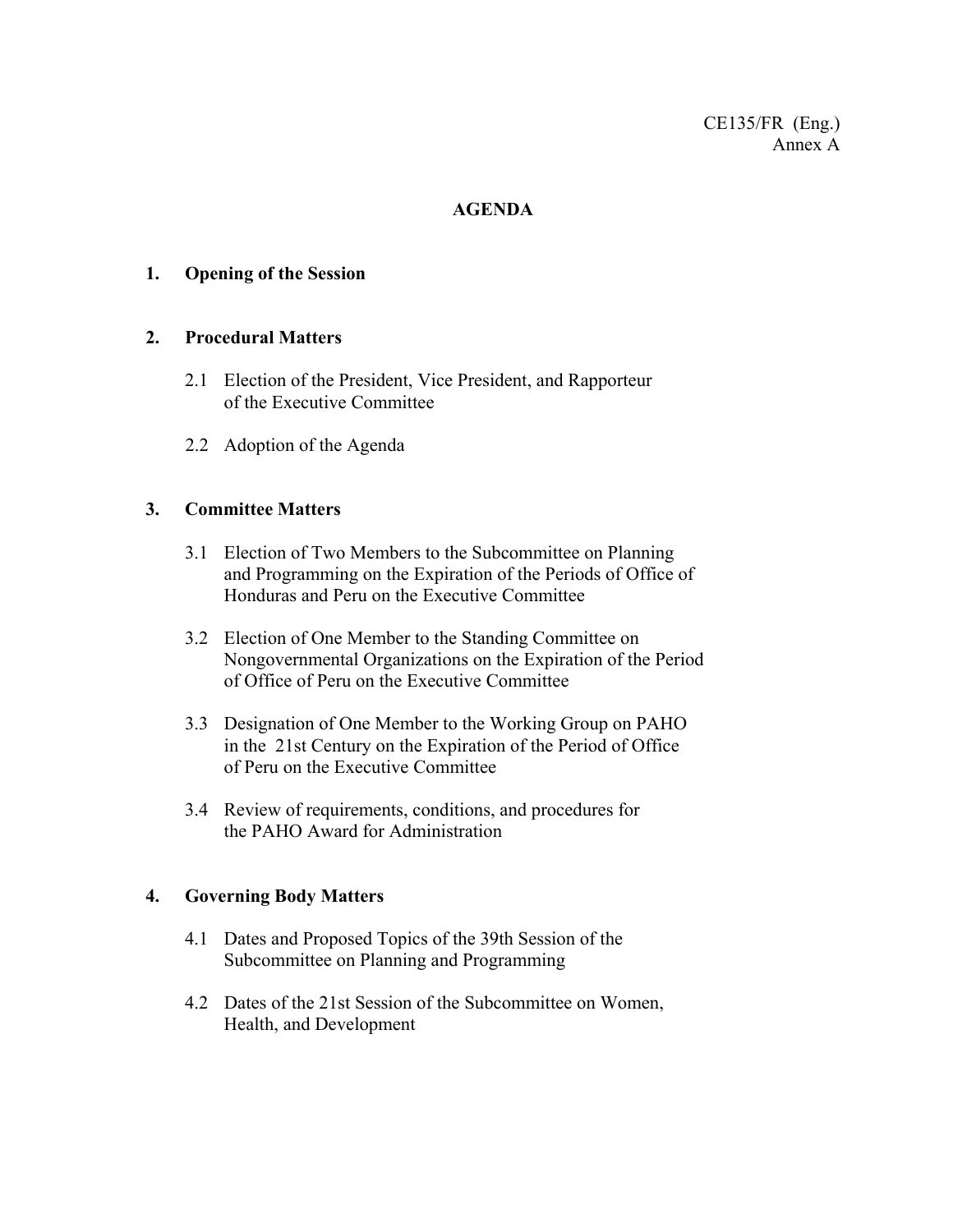## **AGENDA** (*cont*.)

## **4. Governing Body Matters** *(cont.)*

- 4.3 Dates of the 136th Session of the Executive Committee
- 4.4 Dates of the 46th Direction Council, 57th Session of the Regional Committee of WHO for the Americas

## **5. Financial Matters**

5.1. Amendments to the PAHO Financial Rules

## **6. Other Matters**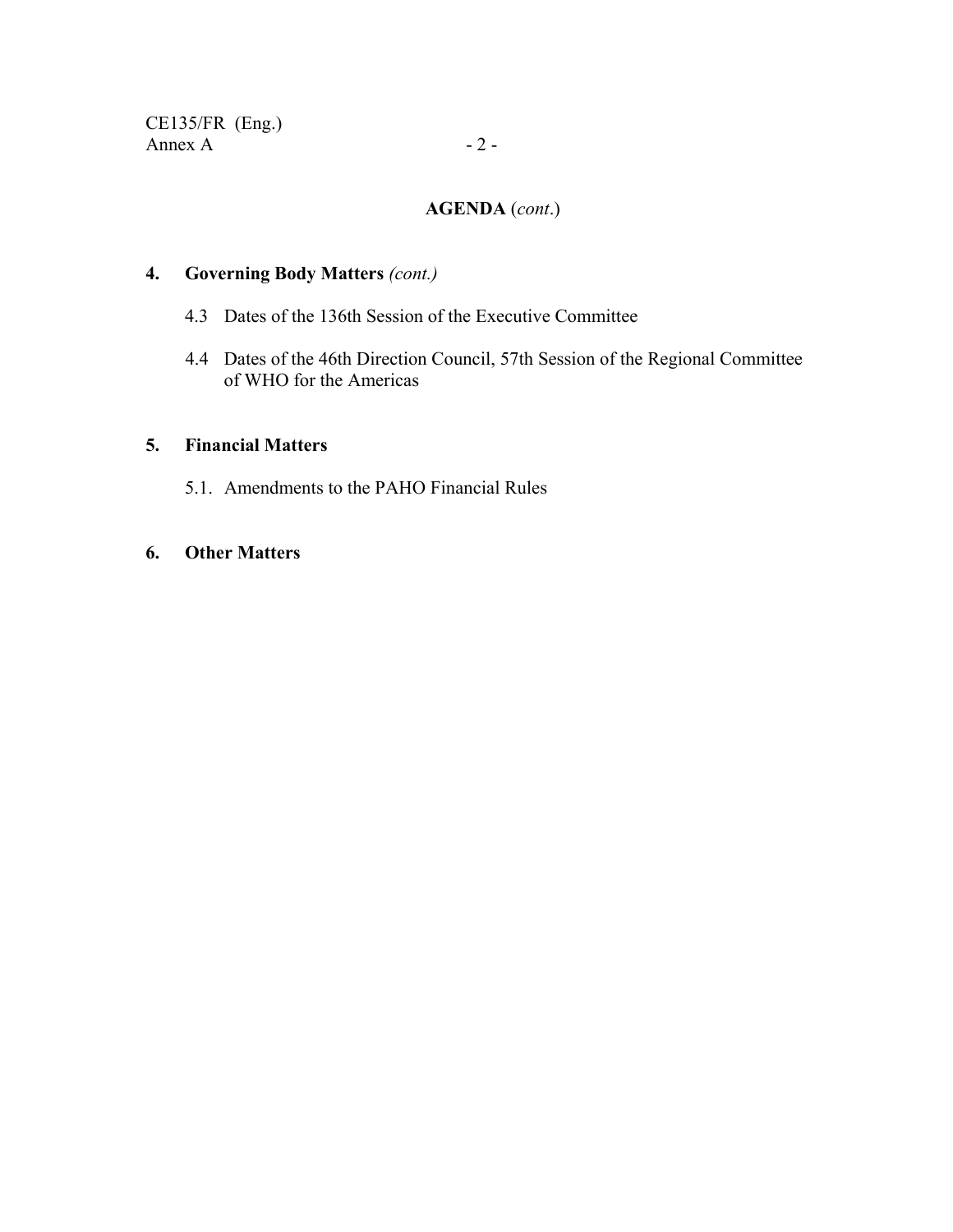CE135/FR (Eng.) Annex B  $-20$  -

## **LIST OF PARTICIPANTS LISTA DE PARTICIPANTES**

### **Members of the Comité Miembros del Comité**

#### **Argentina**

Dr. Carlos Vizzotti Subsecretario de Relaciones Sanitarias e Investigación en Salud Ministerio de Salud Buenos Aires

Lic. Sebastián Tobar Director Coordinación de Relaciones Sanitarias Internacionales Ministerio de Salud Buenos Aires

#### **Barbados**

Hon. Jerome X. Walcott Minister of Health Ministry of Health St. Michael

Ms. Antoinette Williams Permanent Secretary Ministry of Health St. Michael

Dr. Elizabeth Ferdinand Chief Medical Officer Ministry of Health St. Michael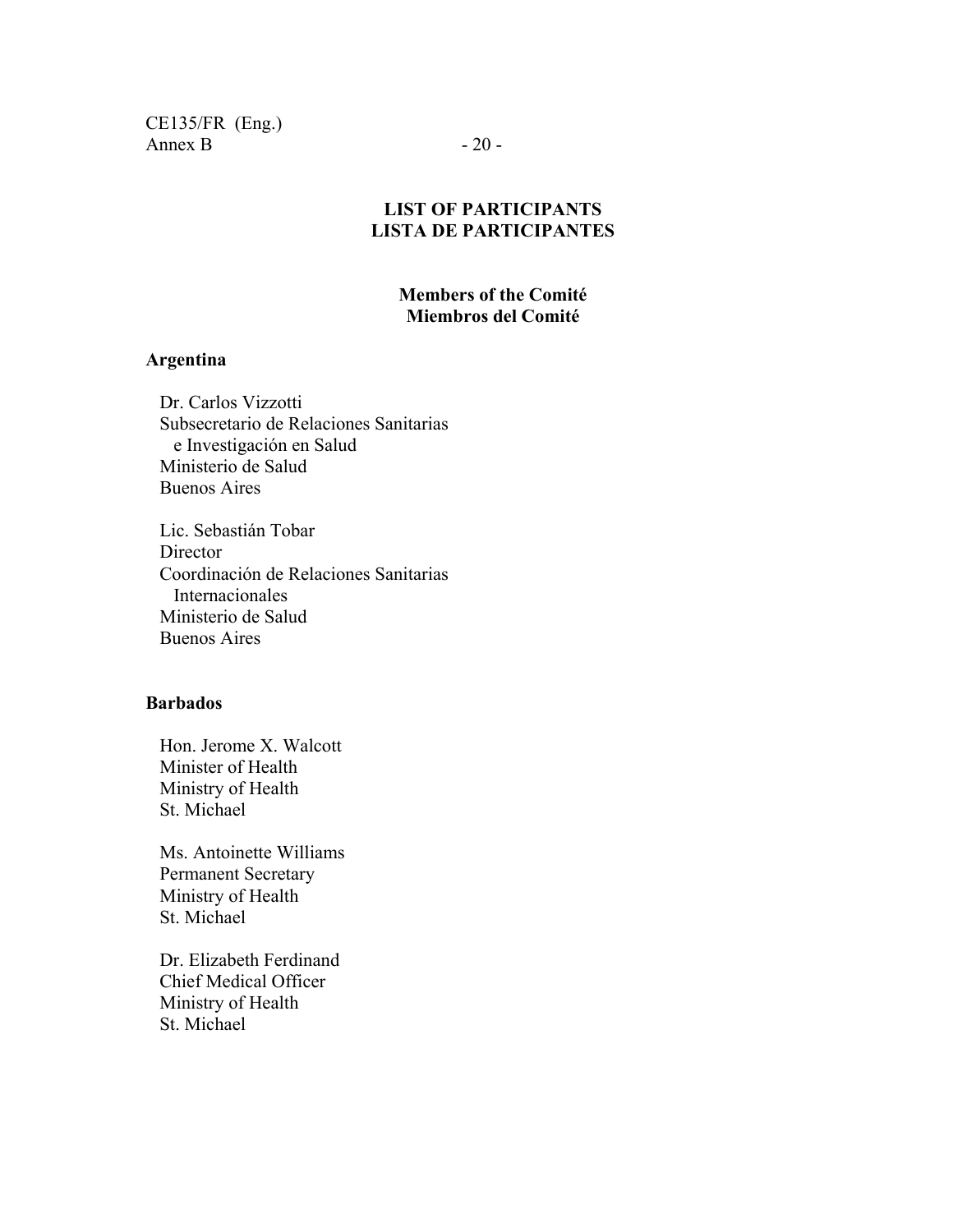CE135/FR (Eng.) Annex B  $-2$  -

> **Members of the Comité** *(cont.)*  **Miembros del Comité** *(cont.)*

#### **Canada Canadá**

Ms. Carla Penn Gilders Director General International Affairs Directorate Health Canada **Ottawa** 

Mr. Nick Previsich Acting Director International Affairs Directorate Health Canada Ottawa

#### **Costa Rica**

Dra. María del Rocío Sáenz Madrigal Ministra de Salud Ministerio de Salud San José

Sra. Roxana Terán-Victory Ministra Consejera Misión Permanente de Costa Rica ante la Organización de los Estados Americanos Washington, D.C.

#### **Cuba**

Dr. José Ramón Balaguer Cabrera Ministro de Salud Pública Ministerio de Salud Pública La Habana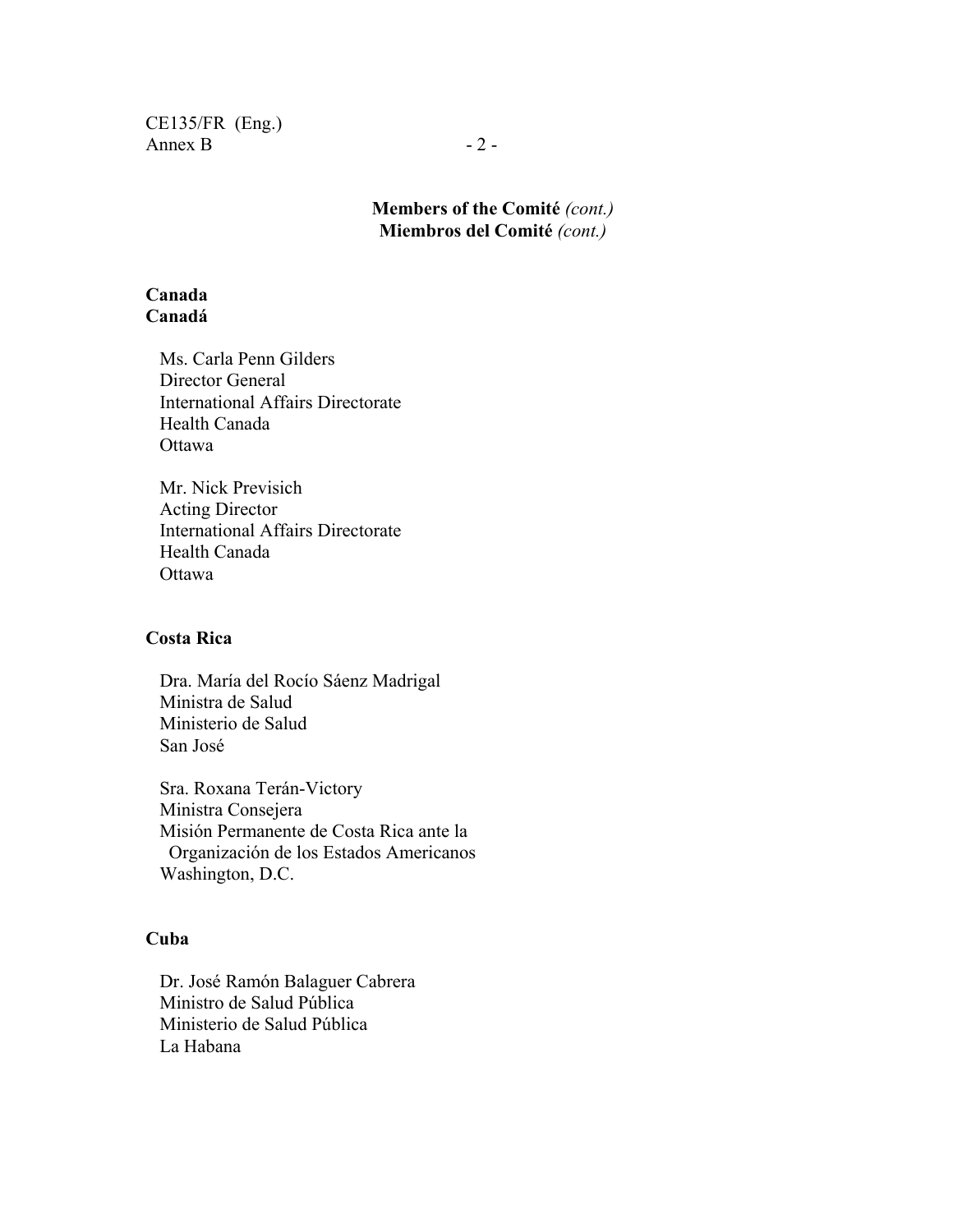## **Members of the Comité** *(cont.)*  **Miembros del Comité** *(cont.)*

**Cuba** *(cont.)*

Dr. Antonio D. González Fernández Jefe del Departamento de Organismos Internacionales Ministerio de Salud Pública La Habana

Dra. Tania Pérez Xiques Directora Nacional de Atención Primaria Ministerio de Salud Pública La Habana

Sra. Marisabel de Miguel Segunda Secretaria Sección de Intereses Washington, D.C.

## **Dominica**

Hon. Herbert Sabaroche Minister of Health and Social Security Ministry of Health and Social Security Roseau

#### **Paraguay**

Dr. Jorge Palacios Director de Planificación y Evaluación Ministerio de Salud Pública y Bienestar Social Asunción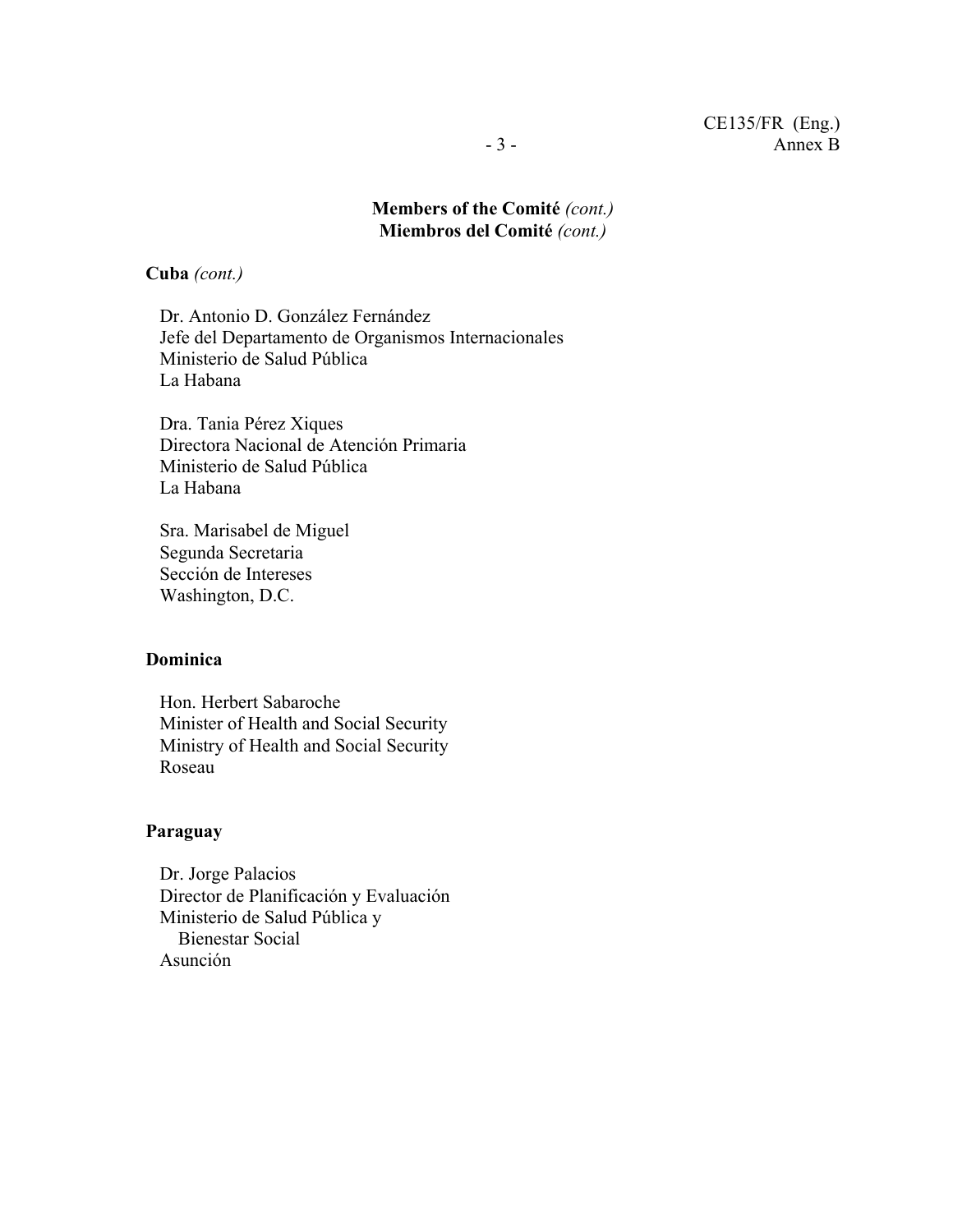CE135/FR (Eng.) Annex B  $-4$  -

## **Members of the Comité** *(cont.)*  **Miembros del Comité** *(cont.)*

#### **United States Of America Estados Unidos De América**

Mr. William Steiger Director Office of Global Health Affairs Department of Health and Human Services Washington, D.C.

Ms. Ann Blackwood Director of Health Programs Office of Technical and Specialized Agencies Bureau of International Organization Affairs Department of State Washington, D.C.

Ms. Mary Lou Valdez Associate Director for Multilateral Affairs Office of Global Health Affairs Department of Health and Human Services Rockville, Maryland

#### **Observers/Observadores**

*Member States Estados Miembros*

#### **Chile**

Dr. Roberto Tapia Jefe de la Oficina de Cooperación y Asuntos Internacionales Ministerio de Salud Santiago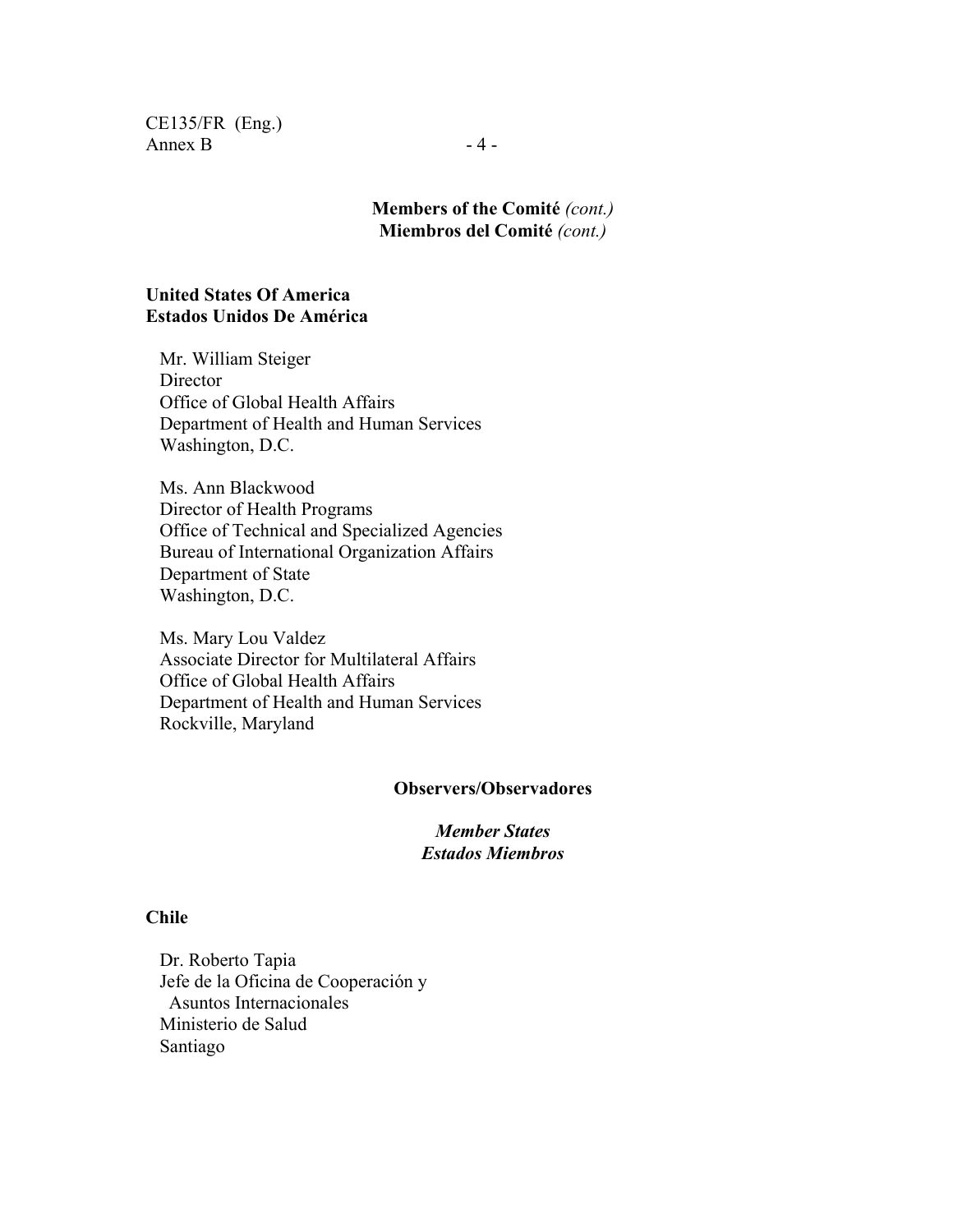#### **Observers/Observadores** *(cont.)*

*Member Status (cont.) Estados Miembros (cont.)* 

#### **Mexico México**

Lic. Mauricio Bailón González Director General Dirección General de Relaciones Internacionales Secretaría de Salud México, D.F.

Dr. Cuauhtémoc Ruíz Matus Coordinador de Asesores del Subsecretario de Prevención y Promoción de la Salud Secretaría de Salud México, D.F.

Dr. Eduardo Pesqueira Villegas Director de Asuntos Bilaterales y Regionales Dirección General de Relaciones Internacionales Secretaría de Salud México, D.F.

Lic. Juan Gabriel Morales Representante Alterno de México ante la Organización de los Estados Americanos Washington, D.C.

#### **Venezuela**

Dra. Amanda Abreu Catalá Directora General de la Oficina de Cooperación Técnica y Relaciones Internacionales Ministerio de Salud y Desarrollo Social Caracas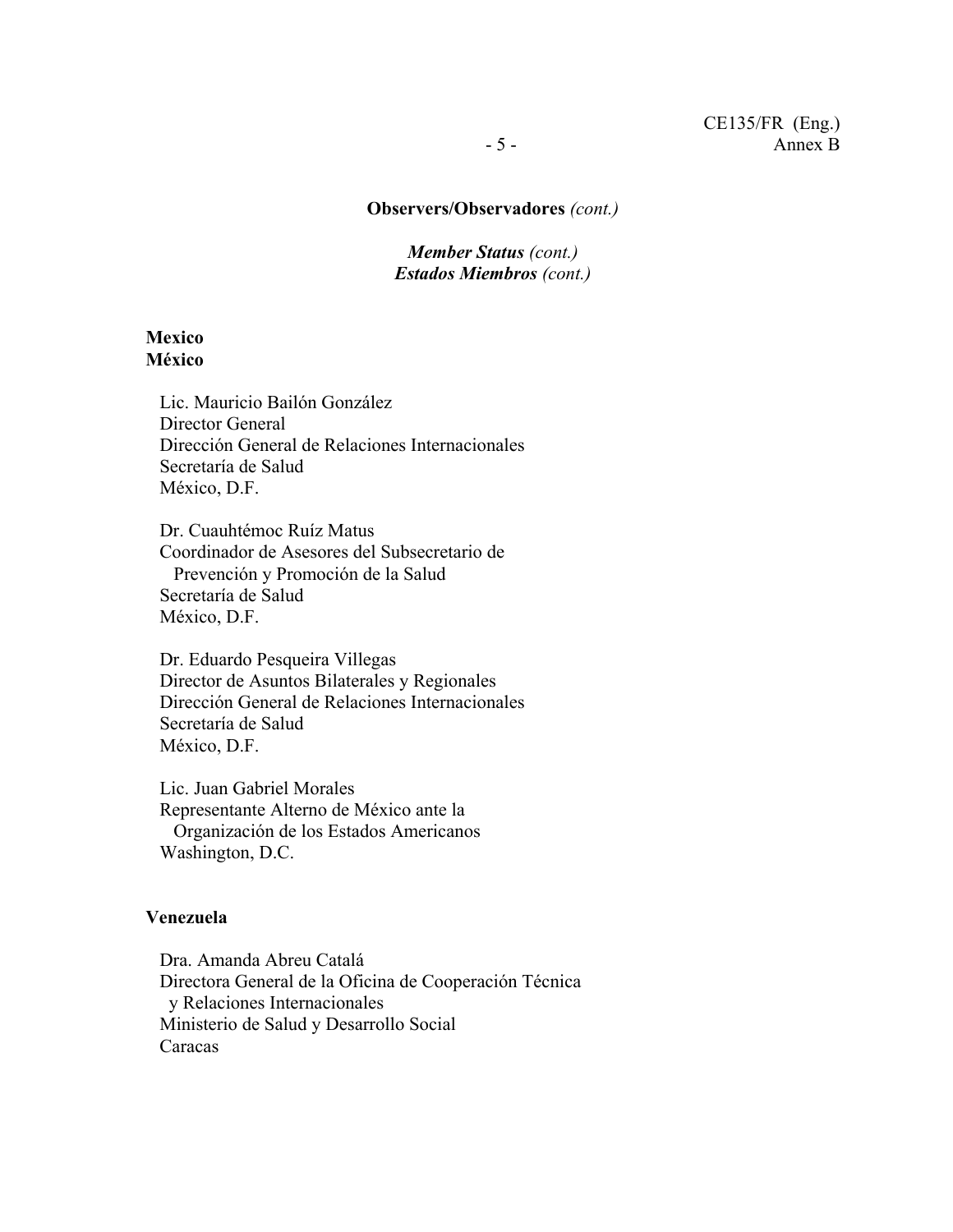CE135/FR (Eng.) Annex B  $-6$  -

## **Observers/Observadores** *(cont.)*

#### *Associate Members Miembros Asociados*

#### **Puerto Rico**

Dr. Raúl G. Castellanos Bran Asesor del Secretario de Salud Departamento de Salud San Juan

#### **World Health Organization Organización Mundial de la Salud**

Dr. Bernard P. Kean Director Governance Geneva

> **Pan American Health Organization Organización Panamericana de la Salud**

### **Director and Secretary ex officio of the Committee Directora y Secretaria ex officio del Comité**

Dr. Mirta Roses Periago

#### **Advisers to the Director Asesores de la Directora**

Dr. Joxel García Deputy Director Director Adjunto

Dr. Carissa Etienne Assistant Director Subdirectora